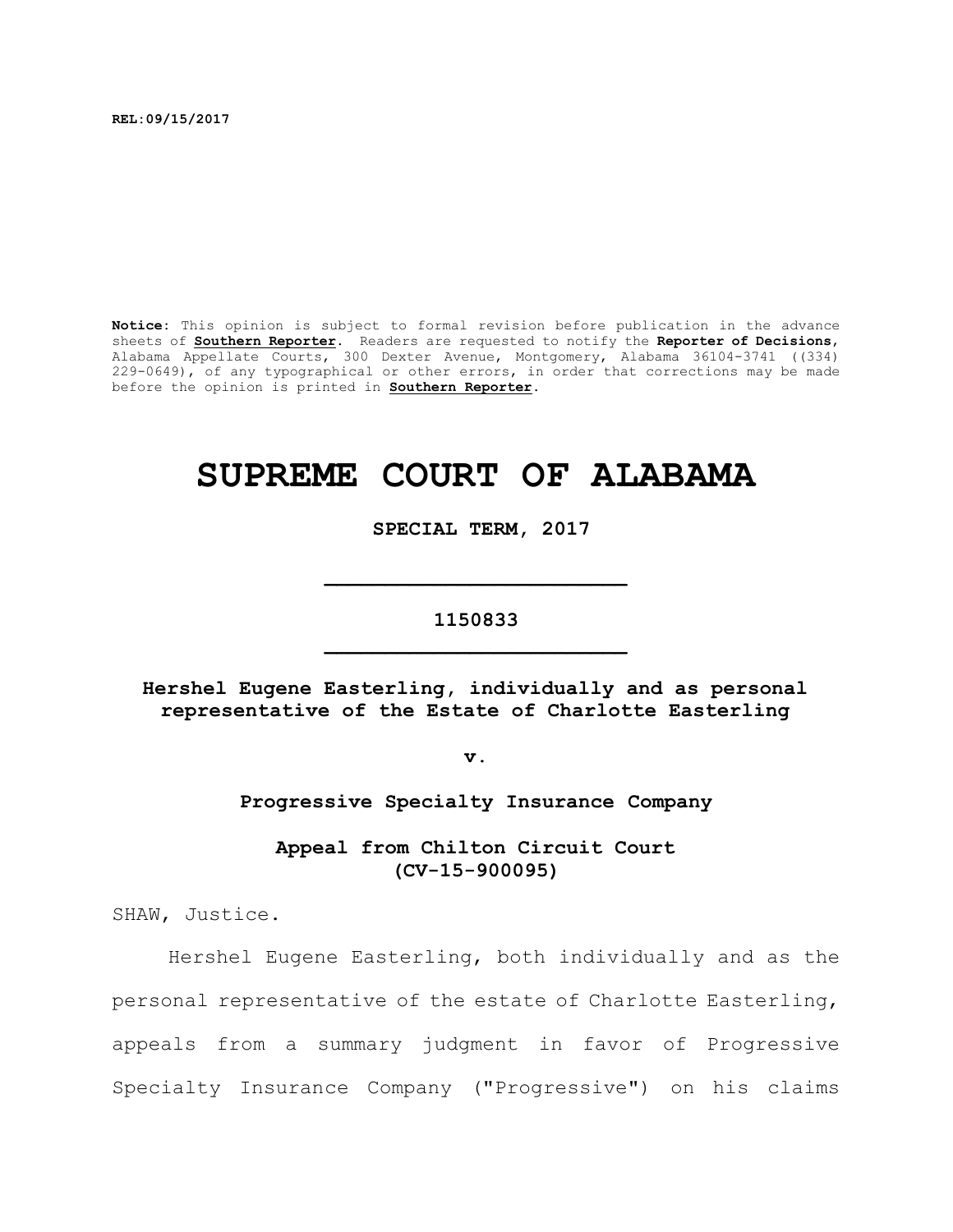seeking uninsured/underinsured-motorist ("UIM") benefits. We reverse and remand.

## Facts and Procedural History

In December 2014, Hershel and his wife, Charlotte Easterling, were injured when their vehicle was rear-ended in Chilton County by a vehicle driven by Ashley Marie McCartney. In April 2015, the Easterlings sued McCartney in the Chilton Circuit Court, alleging that McCartney behaved negligently and/or wantonly at the time of the accident. The Easterlings' complaint also named Progressive, their insurer, as a defendant and included a count seeking to recover UIM benefits from Progressive.

Following the filing of the underlying action, Charlotte died.<sup>1</sup> Subsequently, an estate was opened and Hershel was appointed personal representative of Charlotte's estate. The trial court later granted Hershel's motion seeking to substitute himself, in that capacity, as a named plaintiff.<sup>2</sup>

<sup>&</sup>lt;sup>1</sup>The record suggests that there is a dispute as to whether Charlotte died of causes related to the subject motor-vehicle accident.

 $2$ We express no opinion on the viability of the claims Hershel asserts on behalf of Charlotte's estate. See generally Continental Nat'l Indem. Co. v. Fields, 926 So. 2d 1033 (Ala. 2005).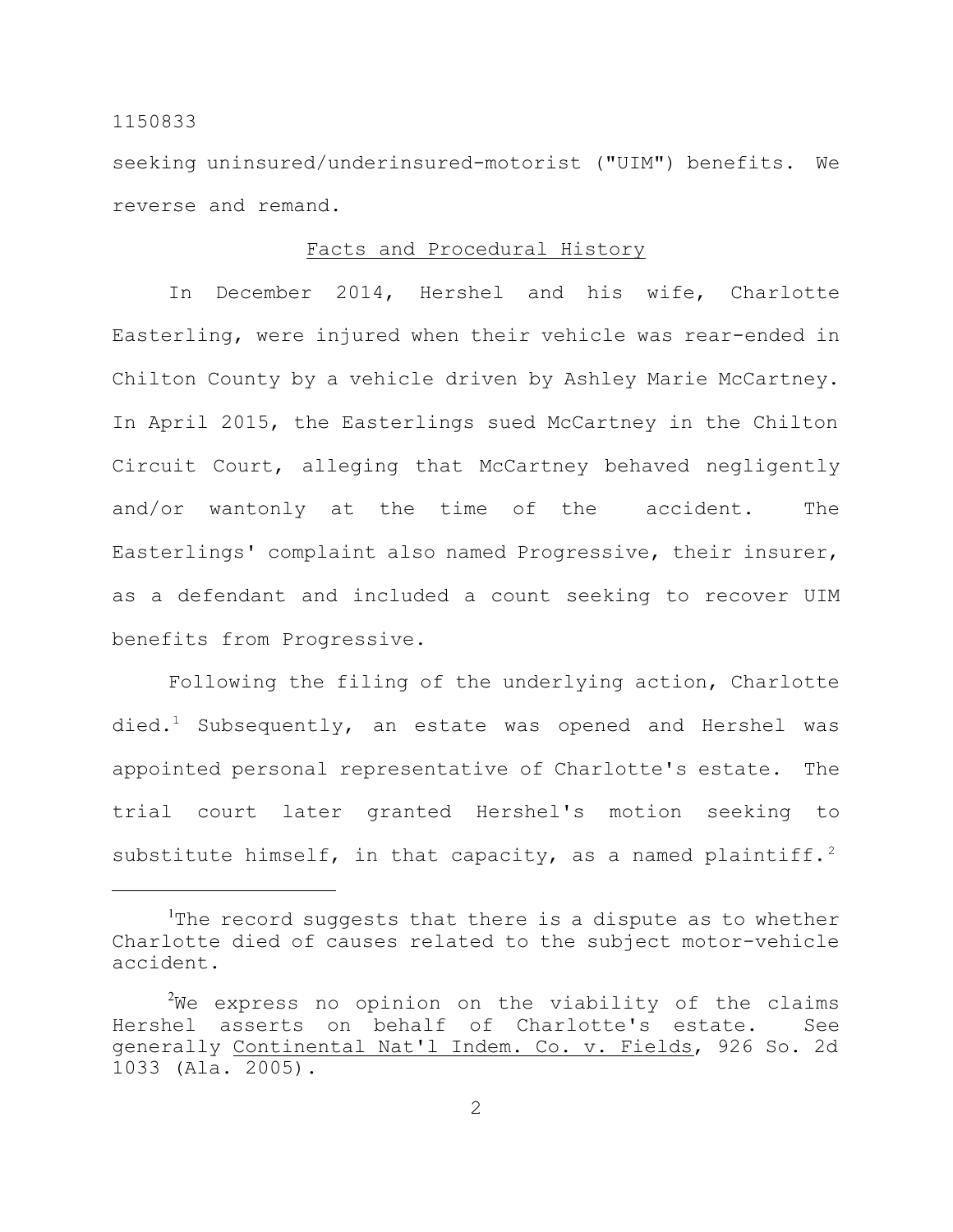Before trial, McCartney filed a "Suggestion of Bankruptcy" informing the trial court of her initiation of bankruptcy proceedings<sup>3</sup> and asserting, as a result, that, because the underlying action was allegedly "founded on a claim that a bankruptcy discharge would release," the instant case "should be ceased."<sup>4</sup> In response, Progressive filed a motion and supporting brief requesting a summary judgment in its favor on Hershel's UIM claim. Specifically, Progressive argued that, under Alabama law, a plaintiff may seek to recover UIM benefits from his insurer only if the plaintiff is "legally entitled to recover damages" from the tortfeasor.

<sup>&</sup>lt;sup>3</sup>McCartney's "Suggestion of Bankruptcy" fails to indicate whether she sought relief under Chapter 7 or Chapter 13 of the Bankruptcy Code. See Martin v. Cash Express, Inc., 60 So. 3d 236, 246 (Ala. 2010) ("'"Chapter 7 ... allows for the complete discharge of debts and ... [in] bankruptcy under Chapter 13 ... debts [are] discounted and repaid."<sup>I</sup>" (quoting De Leon v. Comcar Indus., Inc., 321 F.3d 1289, 1291 (11th Cir. 2003))). Elsewhere in the record, however, it is suggested, and not disputed, that McCartney's bankruptcy petition was filed under Chapter 7.

<sup>&</sup>lt;sup>4</sup>See Gaddy v. SE Prop. Holdings, LLC, [No. 1140578, May 27, 2016] So. 3d | Ala. 2016) ("The automatic stay prohibits the commencement or continuation of a judicial action or proceeding against the debtor or to recover a claim against the debtor that arose before the commencement of the bankruptcy case." (emphasis added)).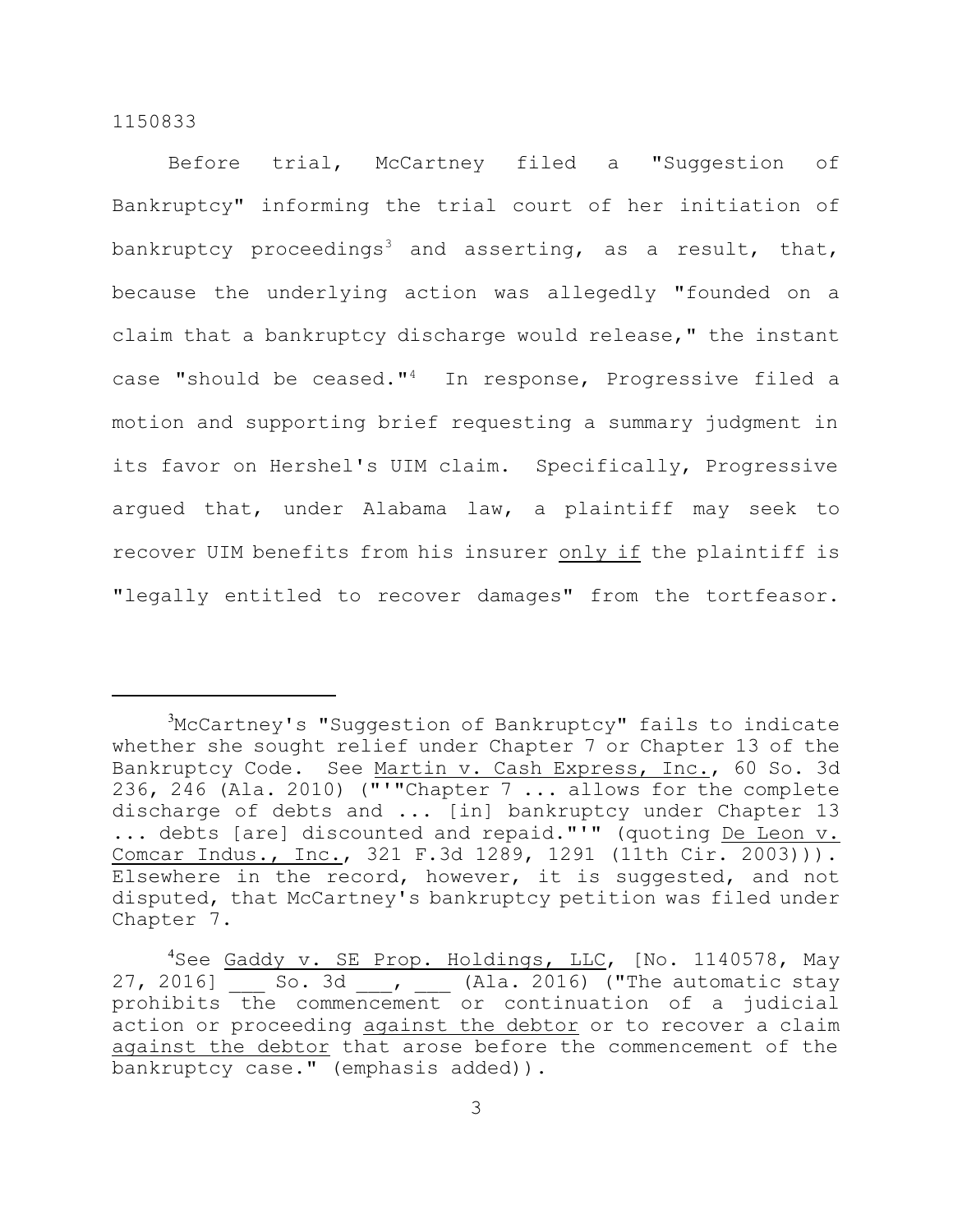See  $\text{\$}$  32-7-23(a), Ala. Code 1975.<sup>5</sup> Progressive contended that, because McCartney's bankruptcy filing "foreclose[d] [McCartney's] legal obligation to pay debts" -- including any judgment recovered against her by Hershel -- Hershel was not legally entitled to recover from McCartney in excess of McCartney's own liability-insurance policy limits and, thus, Hershel's claim for UIM benefits accordingly failed as a matter of law.

<sup>5</sup>This Code section provides, in full:

"No automobile liability or motor vehicle liability policy insuring against loss resulting from liability imposed by law for bodily injury or death suffered by any person arising out of the ownership, maintenance, or use of a motor vehicle shall be delivered or issued for delivery in this state with respect to any motor vehicle registered or principally garaged in this state unless coverage is provided therein or supplemental thereto, in limits for bodily injury or death set forth in subsection (c) of Section 32-7-6, under provisions approved by the Commissioner of Insurance for the protection of persons insured thereunder who are legally entitled to recover damages from owners or operators of uninsured motor vehicles because of bodily injury, sickness or disease, including death, resulting therefrom; provided, that the named insured shall have the right to reject such coverage; and provided further, that unless the named insured requests such coverage in writing, such coverage need not be provided in or supplemental to a renewal policy where the named insured had rejected the coverage in connection with the policy previously issued to him or her by the same insurer."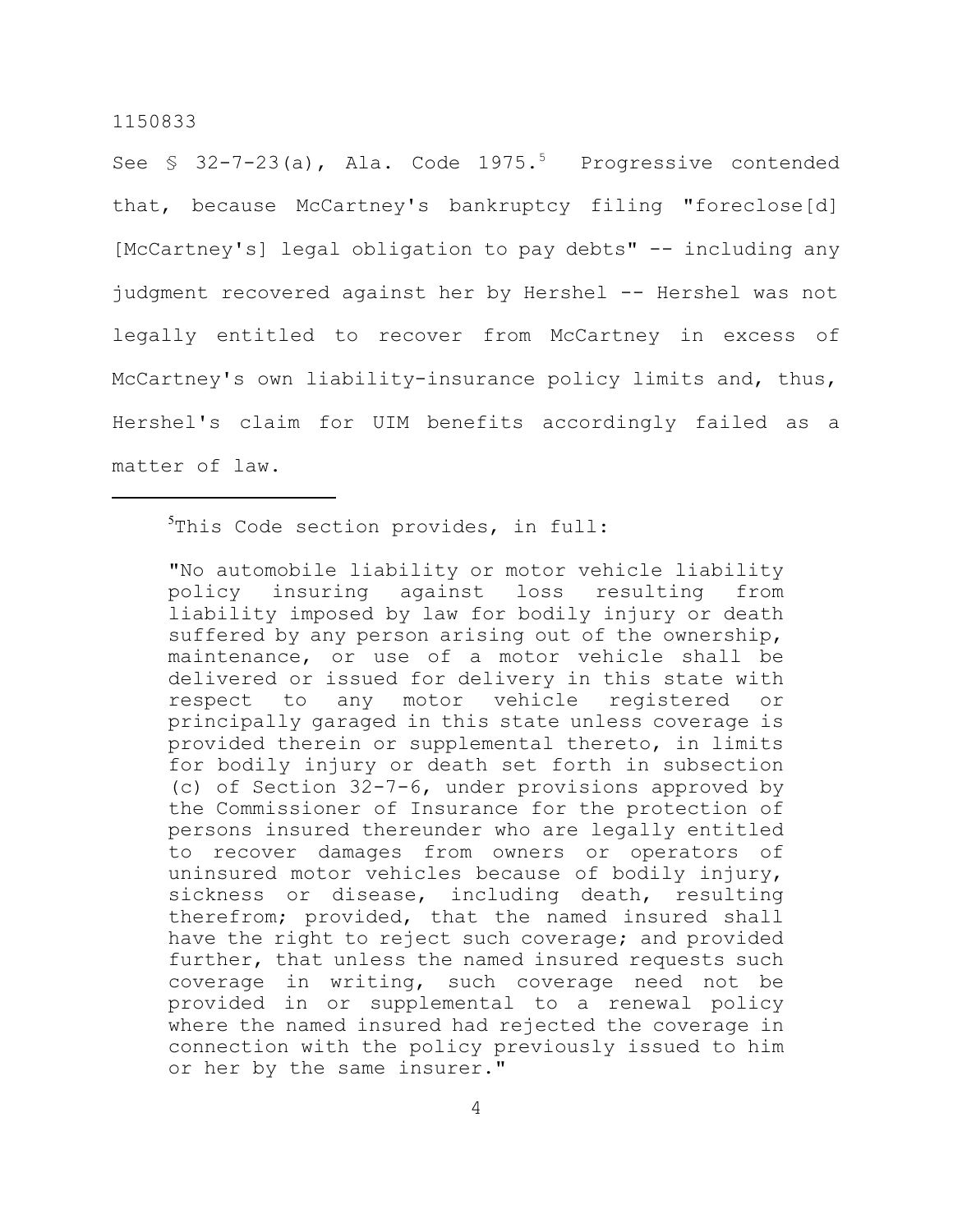In support of its position, Progressive cited, and sought to have applied, the rationale of cases in which this Court has interpreted the phrase "legally entitled to recover" to prevent the recovery of UIM benefits, including a workers' compensation plaintiff's inability to recover from a coemployee and a plaintiff's inability to recover damages in excess of a statutory cap when the defendant is a governmental entity. See Kendall v. United Servs. Auto. Ass'n, 23 So. 3d 1119, 1125 (Ala. 2009) ("In this case, Kendall could recover no more than the statutory maximum of \$100,000 in damages from the County under § 11–93–2, Ala. Code 1975. Because Kendall had already recovered the statutory maximum of \$100,000, she was no longer 'legally entitled to recover' damages from the [tortfeasors]; therefore, she could not recover UIM benefits from her insurer."), and Ex parte Carlton, 867 So. 2d 332, 338 (Ala. 2003) ("The workers' compensation benefits Carlton received are his only remedy against his employer. ... Therefore, Carlton is not 'legally entitled to recover damages from the owner or operator of an uninsured vehicle' as the plain language of § 32-7-23(a), Ala. Code 1975, or the clear and unambiguous provisions of his mother's State Farm policy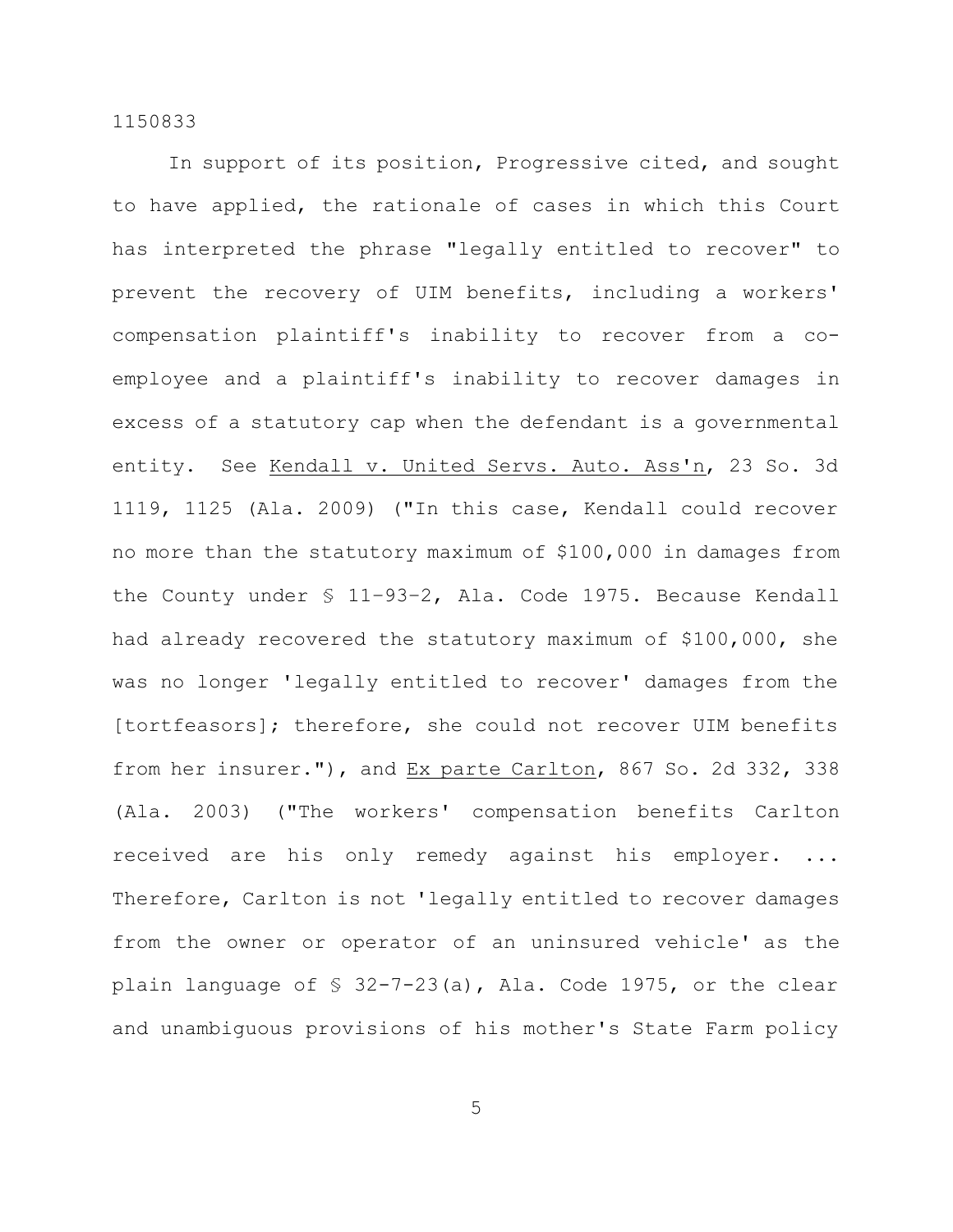require. Thus, he may not recover uninsured-motorist benefits under the policy."). Progressive maintained that its reasoning was not contrary to the purpose behind Alabama's statute requiring UIM coverage but that it was, instead, part and parcel of the purported condition precedent to recovery under that statute, namely, "the legal entitlement to recover from the tortfeasor the amount sought from the [UIM] carrier."

In his response to Progressive's motion, Hershel disagreed that the Bankruptcy Code operated to prevent recovery as Progressive alleged. According to him, "[t]he [B]ankruptcy [C]ode ... is not set up to protect ... [an] entity from payments which they are contractually obligated to pay through an agreement with an innocent third party." He further observed that, according to 11 U.S.C. § 524(e), "discharge of the debtor [in bankruptcy] does not affect the liability of any other entity ... for such debt." According to those principles, Hershel maintained that the authorities cited by Progressive were inapposite and that Progressive's summary-judgment motion was due to be denied.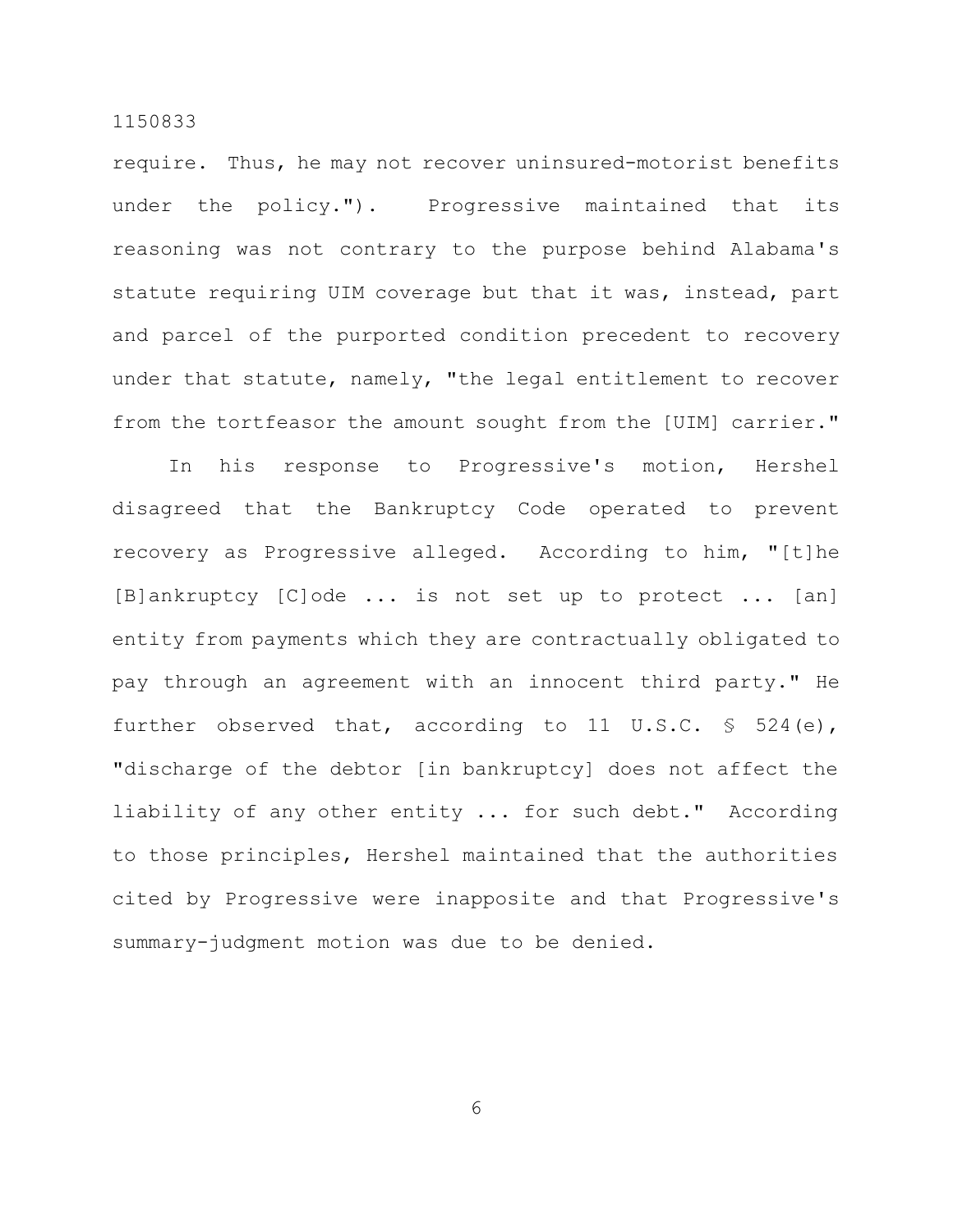Following a hearing, the trial court granted Progressive's motion based on the holding that, because of McCartney's Chapter 7 bankruptcy filing, "[Hershel could] no longer obtain a judgment that ... McCartney would be responsible for that would invoke the UM/UIM carrier to pay." The trial court, finding "no just reason for delay," certified its judgment as final pursuant to the requirements of Rule 54(b), Ala. R. Civ. P.

Subsequently, Hershel filed a postjudgment motion requesting that the trial court "reconsider" its summaryjudgment ruling. Before the trial court's disposition of that request, Hershel filed a notice of appeal to this Court.<sup>7</sup>

#### Standard of Review

"'"This Court's review of a summary judgment is de novo. Williams v. State Farm Mut. Auto. Ins. Co., 886 So. 2d 72, 74

<sup>6</sup>A transcript of the summary-judgment hearing was not included in the record on appeal. The record does, however, contain the transcript of the hearing on Hershel's subsequent postjudgment motion.

 $7$ As Hershel's brief suggests and the record on appeal confirms, it does not appear that the trial court entered an order disposing of Hershel's postjudgment motion. In any event, that motion would have been, 90 days after its filing, denied by operation of law and the premature notice of appeal held in abeyance until the disposition of the motion. See Rule 59.1, Ala. R. Civ. P.; Rule 4(a)(5), Ala. R. App. P.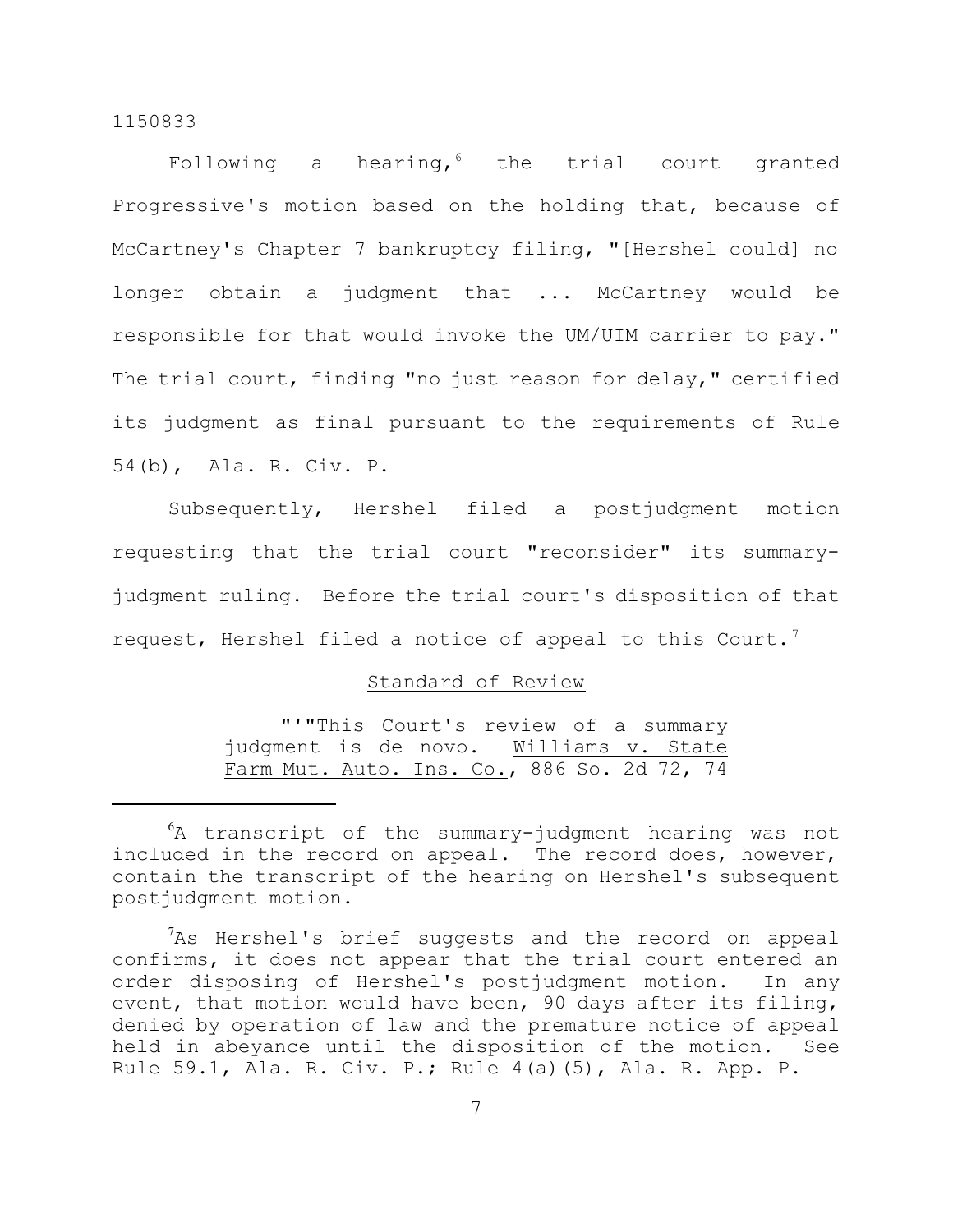(Ala. 2003). We apply the same standard of review as the trial court applied. Specifically, we must determine whether the movant has made a prima facie showing that no genuine issue of material fact exists and that the movant is entitled to a judgment as a matter of law. Rule 56(c), Ala. R. Civ. P.; Blue Cross & Blue Shield of Alabama v. Hodurski, 899 So. 2d 949, 952-53 (Ala. 2004). In making such a determination, we must review the evidence in the light most favorable to the nonmovant. Wilson v. Brown, 496 So. 2d 756, 758 (Ala. 1986). Once the movant makes a prima facie showing that there is no genuine issue of material fact, the burden then shifts to the nonmovant to produce 'substantial evidence' as to the existence of a genuine issue of material fact. Bass v. SouthTrust Bank of Baldwin County, 538 So. 2d 794, 797-98 (Ala. 1989); Ala. Code 1975, § 12-21-12. '[S]ubstantial evidence is evidence of such weight and quality that fair-minded persons in the exercise of impartial judgment can reasonably infer the existence of the fact sought to be proved.' West v. Founders Life Assur. Co. of Fla., 547 So. 2d 870, 871 (Ala. 1989)."'

"Prince v. Poole, 935 So. 2d 431, 442 (Ala. 2006) (quoting Dow v. Alabama Democratic Party, 897 So. 2d 1035, 1038-39 (Ala. 2004))."

Brown v. W.P. Media, Inc., 17 So. 3d 1167, 1169 (Ala. 2009). Additionally, "'[t]his Court reviews de novo a trial court's [application] of a statute, because only a question of law is presented.'" State Farm Mut. Auto. Ins. Co. v. Bennett, 974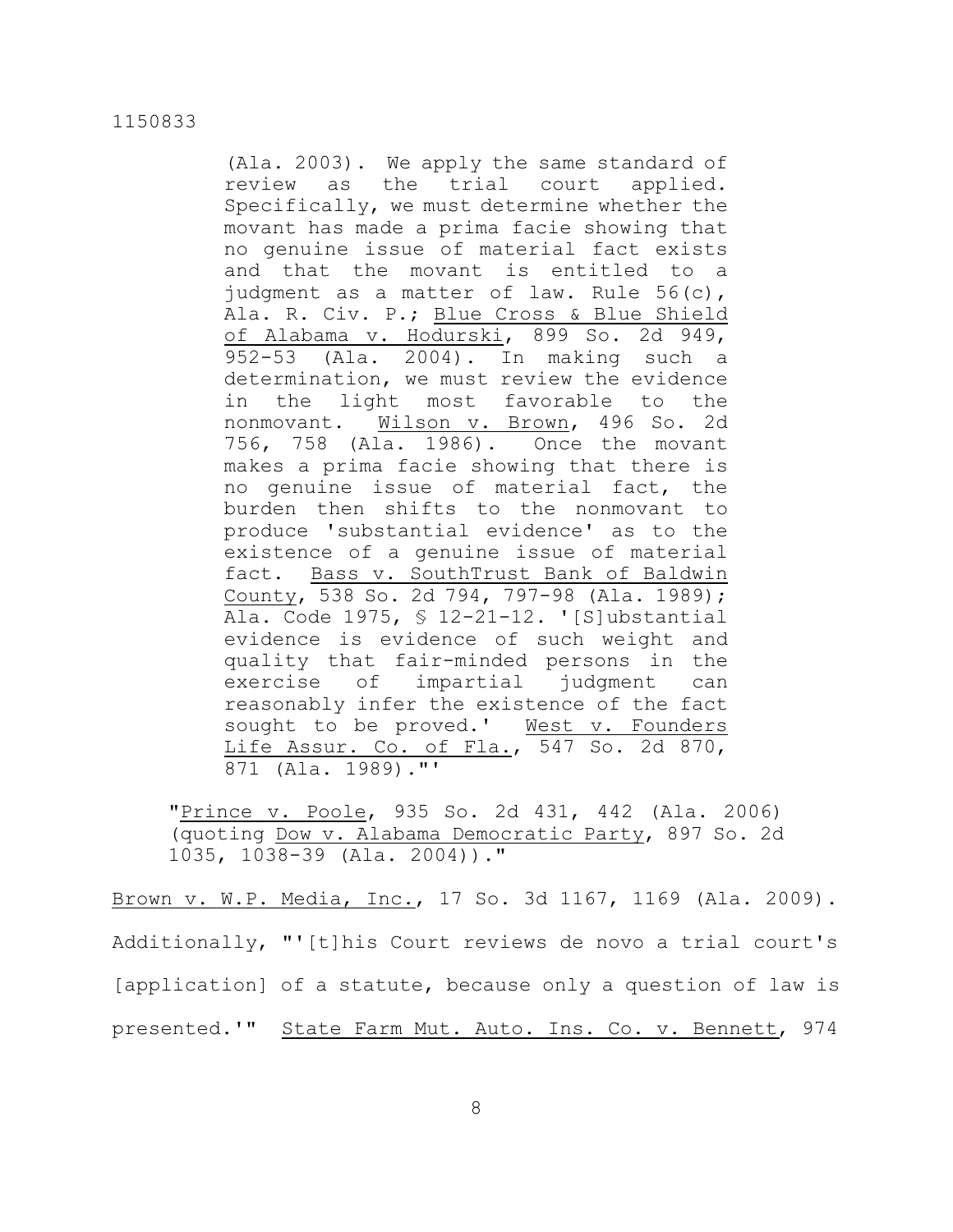So. 2d 959, 961 (Ala. 2007) (quoting Scott Bridge Co. v. Wright, 883 So. 2d 1221, 1223 (Ala. 2003)).

#### Discussion

The issue presented is whether the bankruptcy discharge of a UIM defendant prevents an injured plaintiff from being able to recover UIM benefits under the plaintiff's own insurance policy. Hershel contends that the trial court erred in answering the foregoing question in the affirmative and in entering a summary judgment in favor of Progressive. More specifically, according to Hershel, the reasoning advanced by Progressive and accepted by the trial court is both contrary to the effect of a bankruptcy discharge, as indicated by the Bankruptcy Code, and unsupported by Alabama law. In support of his position, Hershel cites authority, including In re Jet Florida Systems, Inc., 883 F.2d 970, 973 (11th Cir. 1989), for the proposition that a bankruptcy discharge protects only the filing debtor and "will not act to enjoin a creditor from taking action against another who also might be liable to the creditor," including, in particular, an insurer that may be secondarily liable.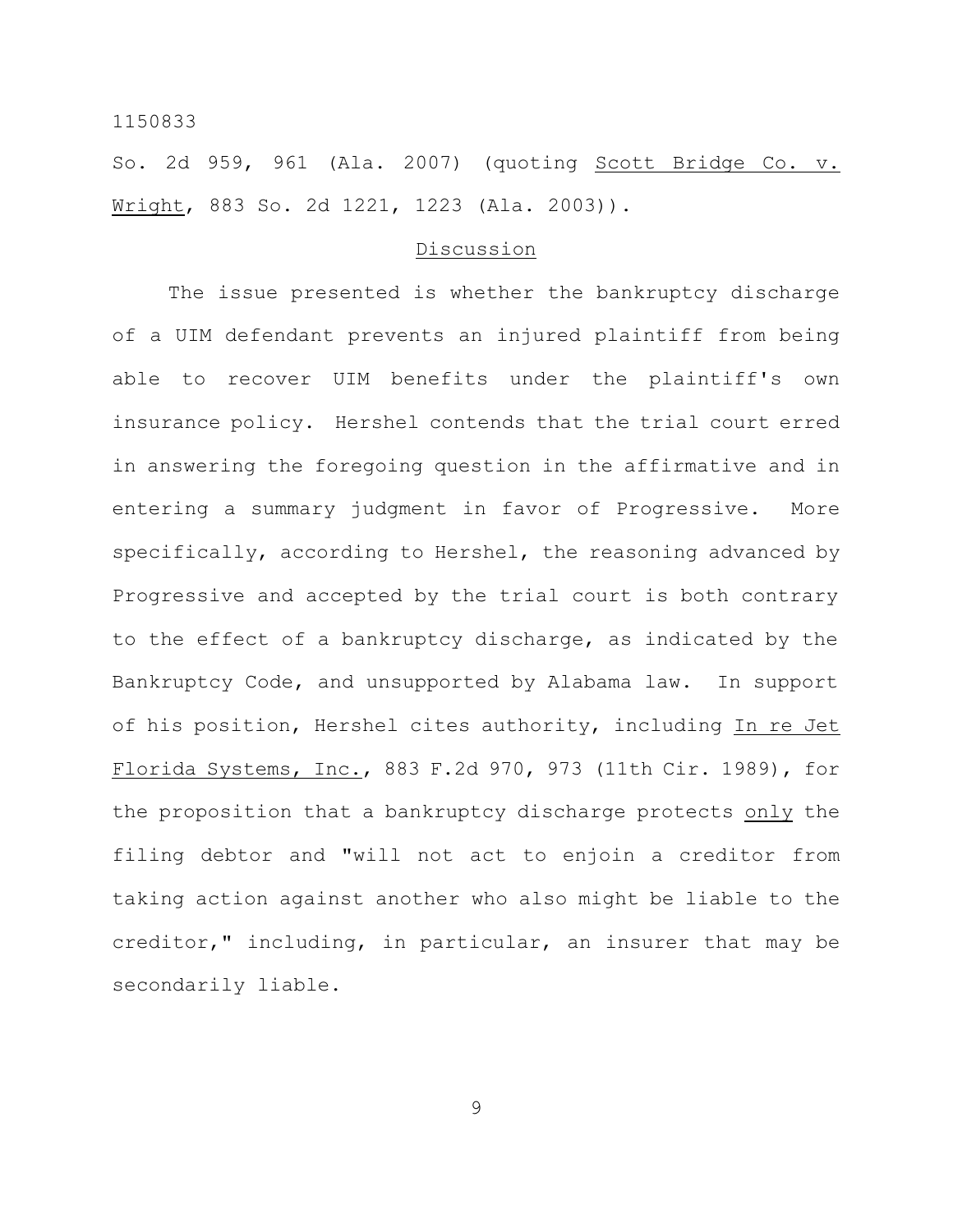Progressive, on the other hand, argues that the trial court's ruling was correct in that it represents a "logical extension" of this Court's interpretation of the phrase "legally entitled to recover" under § 32-7-23(a) as discussed in Kendall and Ex parte Carlton, supra. Progressive maintains that this case involves a similar impediment to Hershel's recovery of UIM benefits because, it argues, the automatic stay and ultimate discharge of a tortfeasor's personal liability for damages via bankruptcy proceedings effectively "forecloses the ... legal obligation to pay debts." (Progressive's brief, at p. 3.) Progressive further contends that Jet and other cases on which Hershel relies stand only for the well settled proposition that a plaintiff may, despite the tortfeasor's bankruptcy filing, proceed against the tortfeasor's own insurer but do not hold that the plaintiff may go beyond that permitted recovery and seek UIM benefits from the plaintiff's own insurer.

> "'This Court has held that "legally entitled to recover" means that "the insured must be able to establish fault on the part of the uninsured motorist, which gives rise to damages and must be able to prove the extent of those damages."'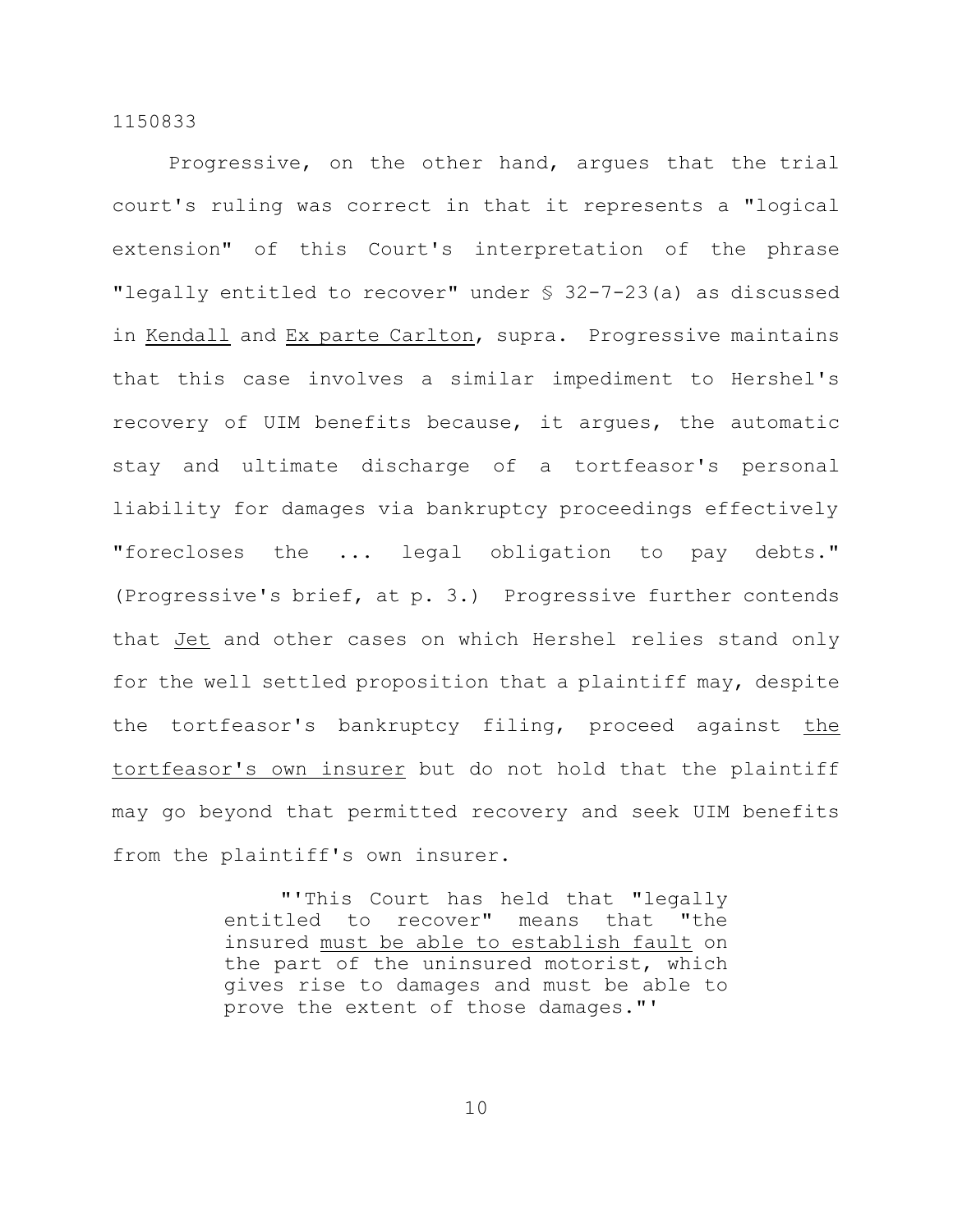"Ex parte Carlton, 867 So. 2d at 334 (emphasis omitted) (quoting LeFevre v. Westberry, 590 So. 2d 154, 157 (Ala. 1991), quoting in turn Quick v. State Farm Mut. Auto. Ins. Co., 429 So. 2d 1033, 1035 (Ala. 1983))."

Frazier v. St. Paul Ins. Co., 880 So. 2d 406, 410 (Ala. 2003) (emphasis added). See also Walker v. GuideOne Specialty Mut. Ins. Co., 834 So. 2d 769, 772 (Ala. 2002) ("A motorist 'legally entitled to recover damages' under § 32-7-23 is one who presents facts sufficient to prove that the motorist was involved in an accident under circumstances that would entitle the motorist to uninsured-motorist coverage."). Applying the foregoing rationale, this Court in Kendall reiterated "that 'legally entitled to recover' under the uninsured-motorist statute 'depends entirely on the merits of the insured's claim against the tortfeasor under the laws of the state.'" 23 So. 3d at 1125 (quoting State Farm Mut. Auto. Ins. Co. v. Causey, 509 F. Supp. 2d 1026, 1030 (M.D. Ala. 2007) (emphasis added)).

In Ex parte Carlton, we agreed that the plaintiff was unable to carry the burden of establishing legal liability of a co-employee where the co-employee was, by statute, "immune" from liability. Similarly, in Kendall, we likewise found that the injured plaintiff had already recovered damages amounting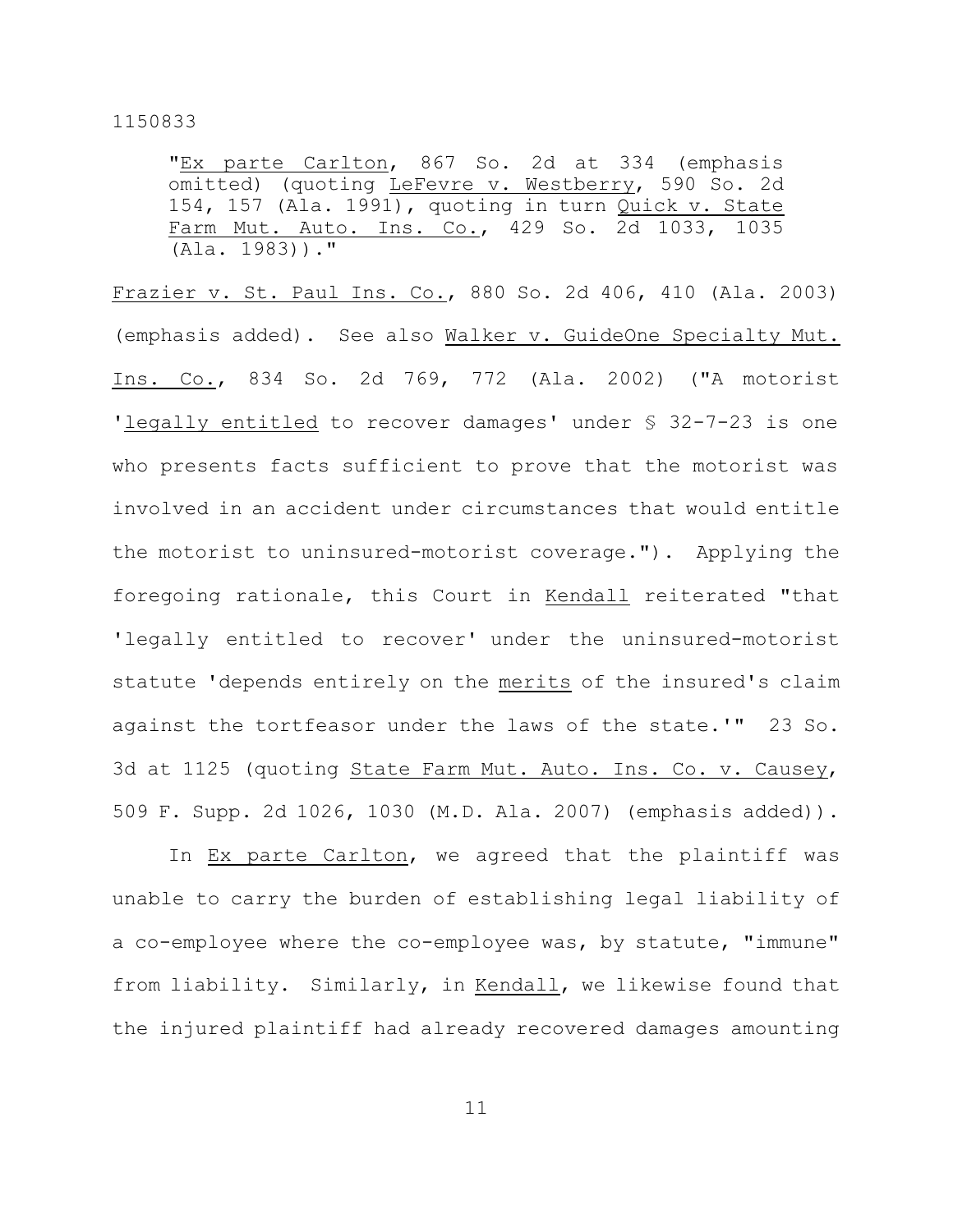to the maximum permitted by statute and was, therefore, not legally entitled to recover additional damages. Therefore, the plaintiffs' ability to establish the legal merits of their claims was, in some way, statutorily foreclosed. See Carlton, 867 So. 2d at 337 ("'[W]hether an insured is "legally entitled to recover" depends entirely on the merits of the insured's claim against a tortfeasor under the laws of the state.'") (quoting Hogan v. State Farm Mut. Auto. Ins. Co., 730 So. 2d 1157, 1159-60 (Ala. 1998) (Lyons, J., dissenting)); Kendall, 23 So. 3d at 1125 ("'Carlton ultimately stands for the proposition that "legally entitled to recover" depends entirely on the merits of the insured's claim against the tortfeasor under the laws of the state.'" (quoting Causey, 509 F. Supp. 2d at 1030)). See also State Farm Mut. Auto. Ins. Co. v. Griffin, 51 Ala. App. 426, 431, 286 So. 2d 302, 306 (Civ. App. 1973) ("In a direct action by the insured against the insurer, the insured has the burden of proving in this regard that the other motorist was uninsured, legally liable for damage to the insured, and the amount of this liability."). Thus, according to our caselaw, the phrase "legally entitled to recover" refers to the insured's ability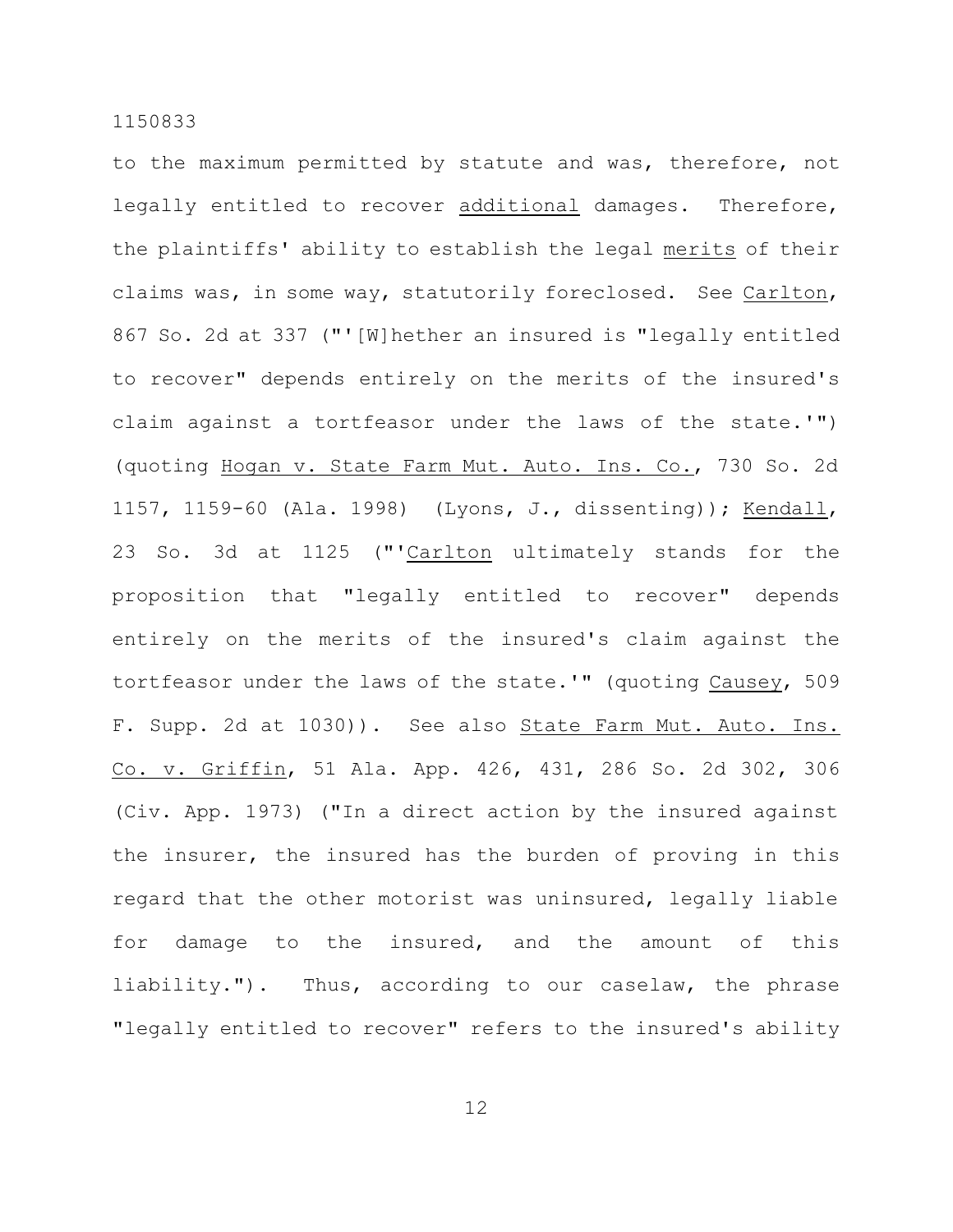to prove the merits of the underlying tort claim against the UIM tortfeasor.

The present case, however, is different from Kendall and from Carlton. Specifically, McCartney's bankruptcy filing limits, not a determination on the merits of McCartney's liability, but, instead, Hershel's ability to collect damages from McCartney once he successfully demonstrates the merits of his claims against her.

"A primary goal of the Bankruptcy Code, to allow the 'honest but unfortunate' debtor to obtain a 'fresh start' through relief from his debts, is accomplished by the discharge. In re Krohn, 886 F.2d 123, 125 (6th Cir. 1989) (citing Local Loan Co. v. Hunt, 292 U.S. 234, 54 S. Ct. 695, 699, 78 L. Ed. 1230 (1934)); see also Meyers v. Internal Revenue Serv. (In re Meyers), 196 F.3d 622, 624 (6th Cir. 1999); In re Castle, 289 B.R. 882, 886 (Bankr. E.D. Tenn. 2003). In a Chapter 7 case, a debtor's assets are liquidated for the benefit of his or her creditors, and in return, the debtor's debts, or a portion thereof, are discharged. Krohn, 886 F.2d at 125. Although entry of a Chapter 7 debtor's discharge does not extinguish the debts, once the discharge has been entered, the debtor is no longer personally liable for any of the discharged debts. Castle, 289 B.R. at 886 (quoting Houston v. Edgeworth (In re Edgeworth), 993 F.2d 51, 53 (5th Cir. 1993)); see also In re Gibson, 172 B.R. 47, 49 (Bankr. W.D. Ark. 1994).

"Once the debtor is granted a discharge, the 'discharge injunction' is triggered. Section 524 provides, in material part: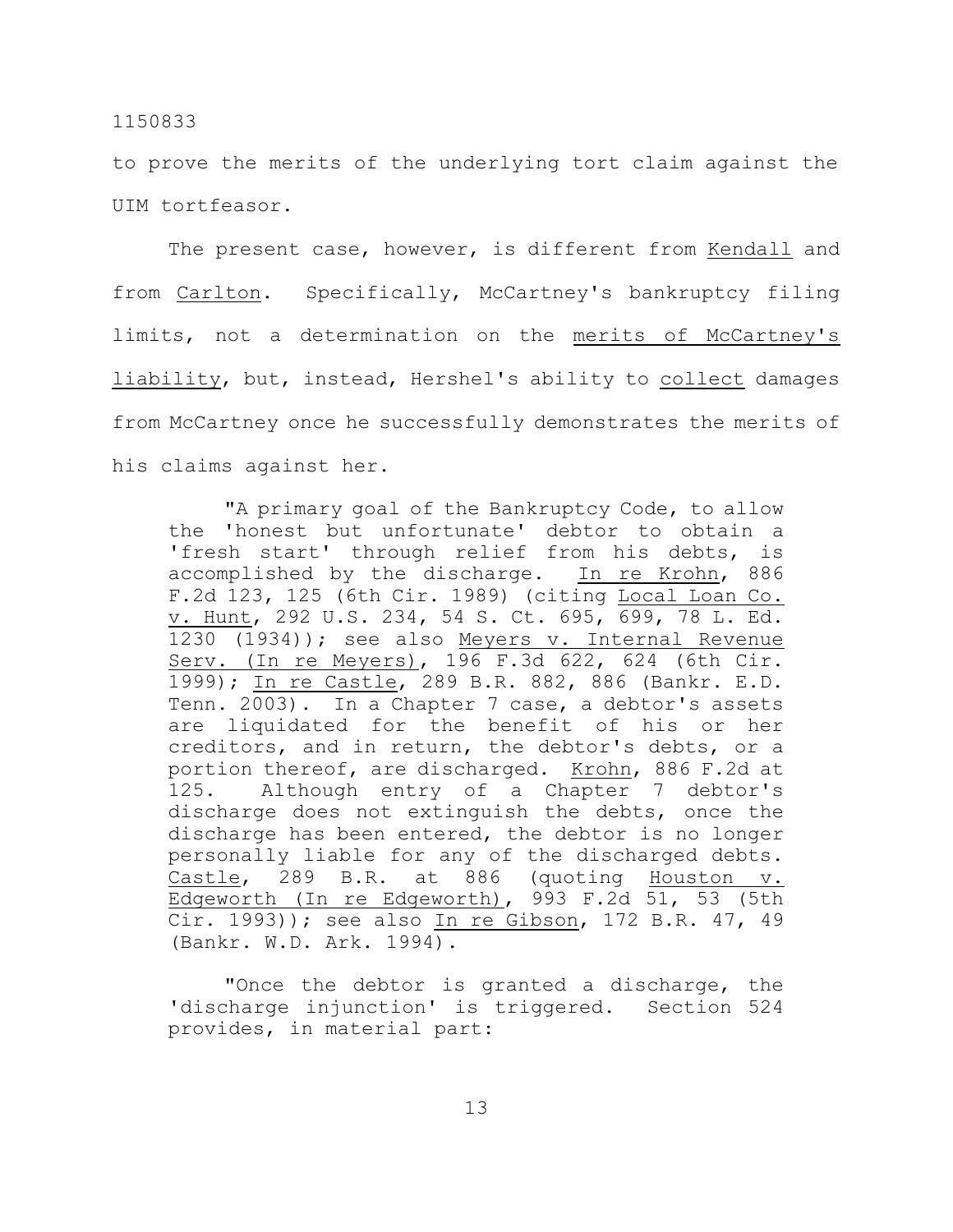"'(a) A discharge in a case under this title—

"'....

"'(2) operates as an injunction against the commencement or continuation of an action, the employment of process, or an act, to collect, recover or offset any such debt as a personal liability of the debtor ...[.]

"'....

"'(e) Except as [otherwise] provided in ... this section, discharge of a debt of the debtor does not affect the liability of any other entity on, or the property of any other entity for, such debt.'

"11 U.S.C.A. § 524. 'The purpose of such an injunction is to protect the debtor from suits to collect debts that have been discharged in bankruptcy.' Hendrix v. Page (In re Hendrix), 986 F.2d 195, 199 (7th Cir. 1993). Accordingly, once a Chapter 7 debtor has been granted a discharge, any creditor holding a discharged prepetition claim may not attempt to hold the debtor personally liable for that claim."

In re Patterson, 297 B.R. 110, 112-13 (Bankr. E.D. Tenn. 2003) (footnote omitted).

In enacting the Bankruptcy Code, "Congress sought to free the debtor of his personal obligations while ensuring that no one else reaps a similar benefit." Green v. Welsh, 956 F.2d 30, 33 (2d Cir. 1992) (citing 3 R. Babitt et al., Collier on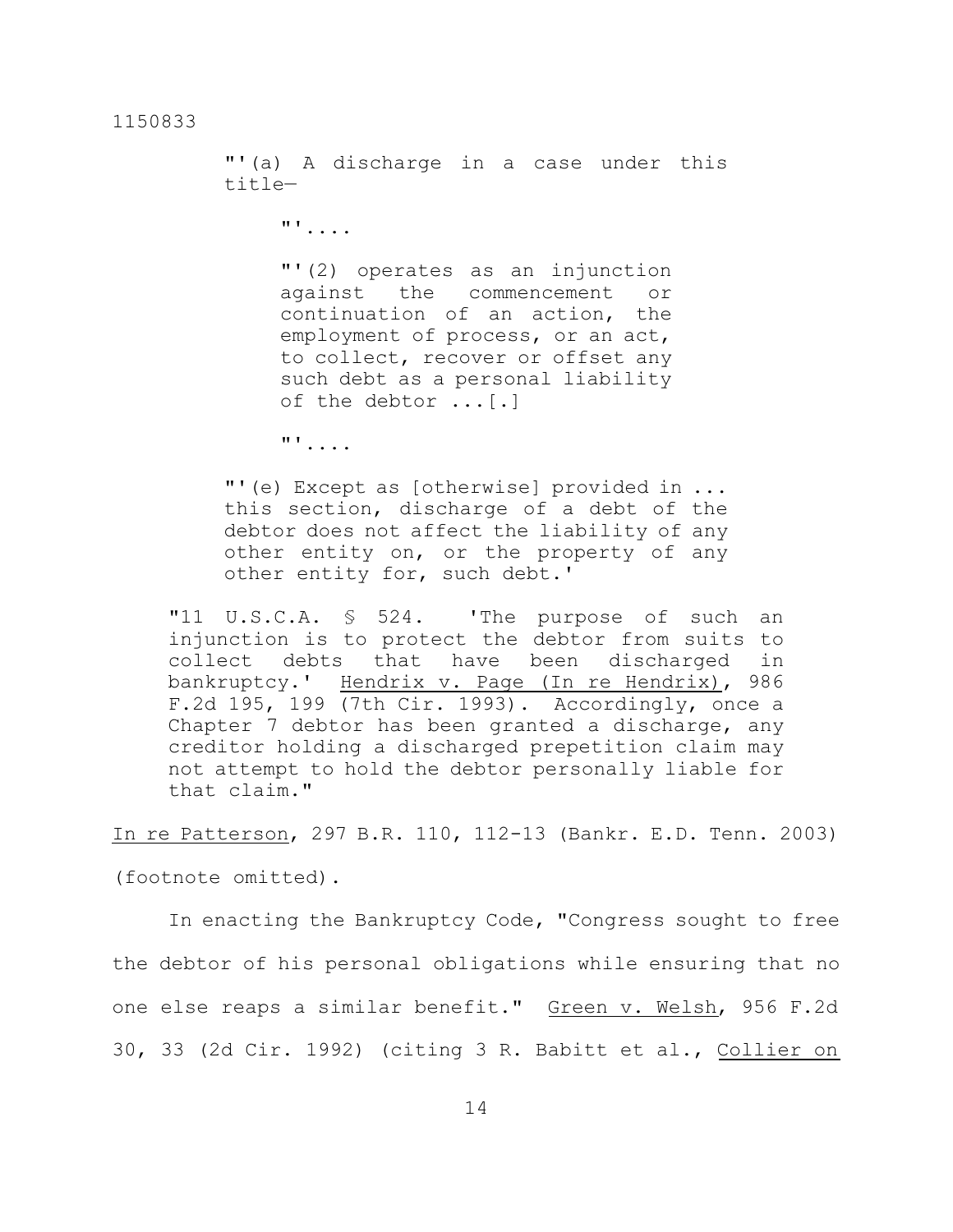Bankruptcy ¶ 524.01 at 524-16 (15th ed. 1991)). The Bankruptcy Code is not violated by the continuation of an action to permit an injured plaintiff to proceed against a discharged debtor in order to ultimately recover against an insurer. See, e.g., In re Bracy, 449 F. Supp. 70, 71 (D. Mont. 1978) ("This court specifically holds that, if an insurance company is as a matter of state law liable to a plaintiff in a personal injury action, subsequent discharge of the assured in bankruptcy does not alter the obligation of the insurance company.").

As indicated, the available authority appears to suggest a clear distinction between a plaintiff's "legal[] entitle[ment] to recover" based on a showing of a tortfeasor's nominal liability and the plaintiff's ability to legally collect the demonstrated damages from the tortfeasor/debtor, i.e., as Progressive notes in its brief, "[t]he plaintiff may not collect from the tortfeasor that files for bankruptcy at any time after the bankruptcy filing." (Progressive's brief, at p. 15.) See also, e.g., Gaddy v. SE Prop. Holdings, LLC, [Ms. 1140578, May 27, 2016] \_\_\_ So. 3d \_\_\_, \_\_\_ (Ala. 2016) ("After entry of the discharge, if one is granted, a discharge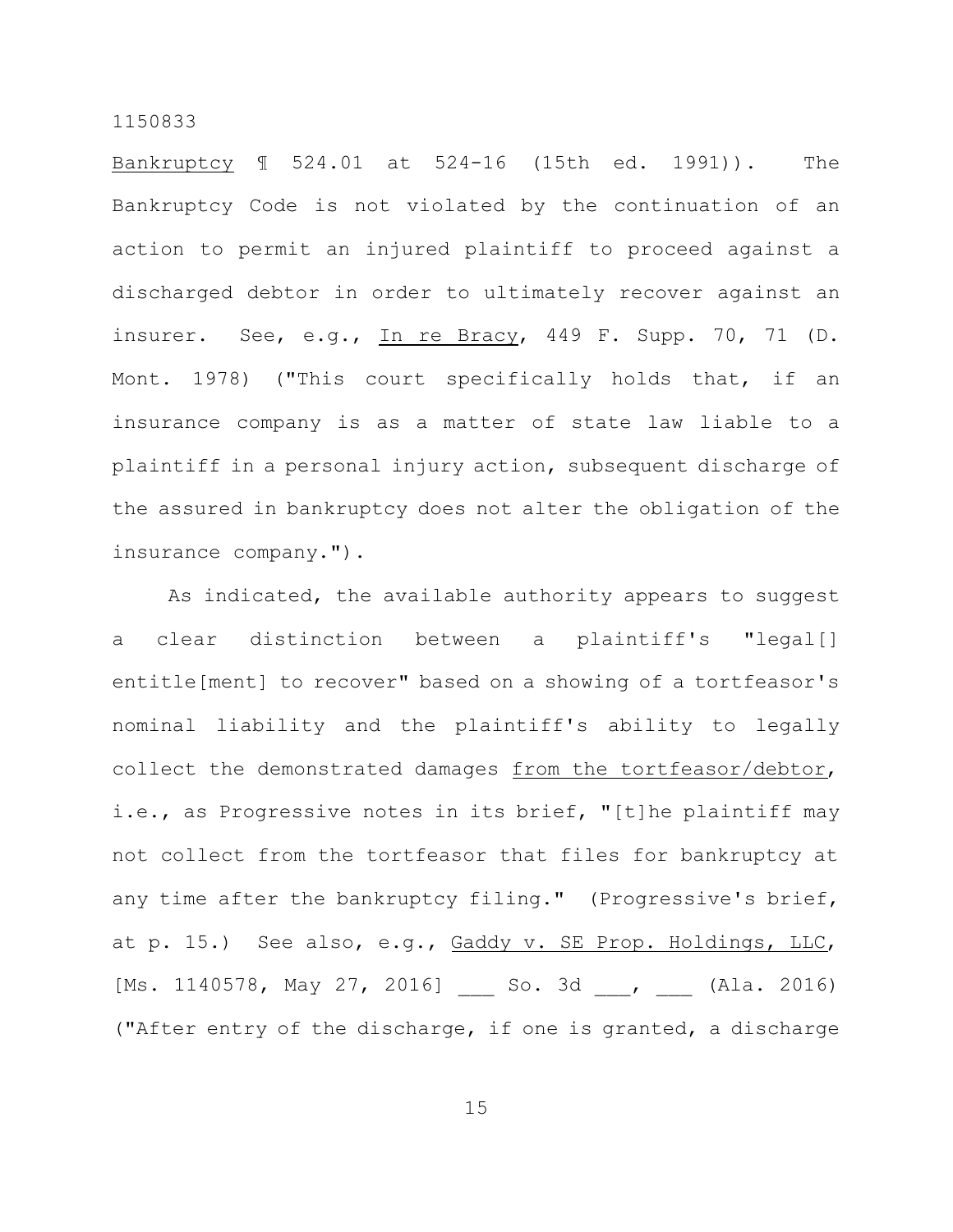injunction replaces the automatic stay with a permanent injunction against enforcement of all discharged debts." (citing 11 U.S.C. §§ 362, 524(a)(2); In re Goodfellow, 298 B.R. 358 (Bankr. N.D. Iowa 2003) (emphasis added))); In re Mann, 58 B.R. 953 (Bankr. W.D. Va. 1986)(finding that the intent of the § 524(a) injunction is to prohibit the collection of a debt determined to be a personal liability of the debtor and that the goals of bankruptcy would not be advanced by preventing a plaintiff from establishing the debtor's liability when such liability is a prerequisite to the plaintiff's recovery from her UIM insurer (emphasis added)); Hayden, 477 B.R. at 264 ("The entry of a discharge acts as a permanent injunction against litigation for the purpose of collecting a debt from the debtor or the debtor's property." (citing 11 U.S.C. § 727(b) (emphasis added))). This distinction appears to have been recognized in and, as Hershel correctly notes, the principles cited herein adopted in a majority of forums. See, Jet, supra; Edgeworth, 993 F.2d 53-54 (recognizing that the discharge injunction does not prevent a tort litigant from establishing the liability of the debtor in order to trigger the contractual obligation of an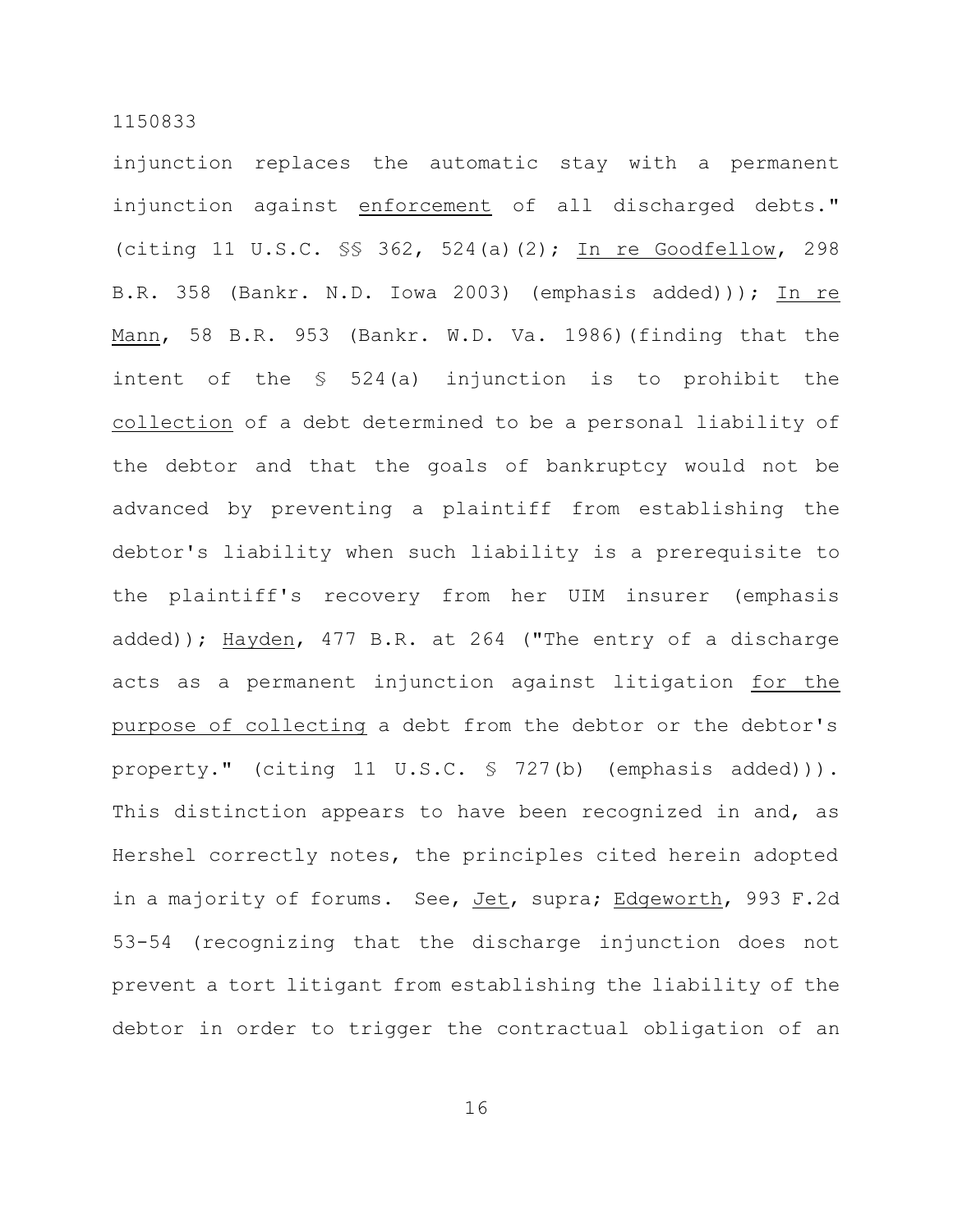insurer to make payment). See also In re Hendrix, 986 F.2d 195, 197 (7th Cir. 1993) (noting the near unanimity of cases as to the principle that the discharge injunction does not extend to bar suits only nominally against the debtor because the only relief sought is against the debtor's insurer); Underhill v. Royal, 769 F.2d 1426, 1431-32 (9th Cir. 1985) (stating that a bankruptcy court has no power to discharge the liabilities of a nondebtor); Green v. Welsh, 956 F.2d 30, 33 (2d Cir. 1992) ("Numerous courts, confronted with a tort claimant who seeks to proceed against a discharged debtor only for the purpose of recovering against an insurer, have relied on §§ 524(a) and 524(e) and the fresh start policy in concluding that the discharge injunction does not bar such a suit." (citations omitted)); In re Walker, 927 F.2d 1138, 1142 (10th Cir. 1991) (noting that § 524(e) "permits a creditor to bring or continue an action directly against the debtor for the purpose of establishing the debtor's liability when ... establishment of that liability is a prerequisite to recovery from another entity"); In re Patterson, 297 B.R. 110, 113 (Bankr. E.D. Tenn. 2003) ("'[T]he discharge of a chapter 7 debtor does not eradicate liability of third parties such as,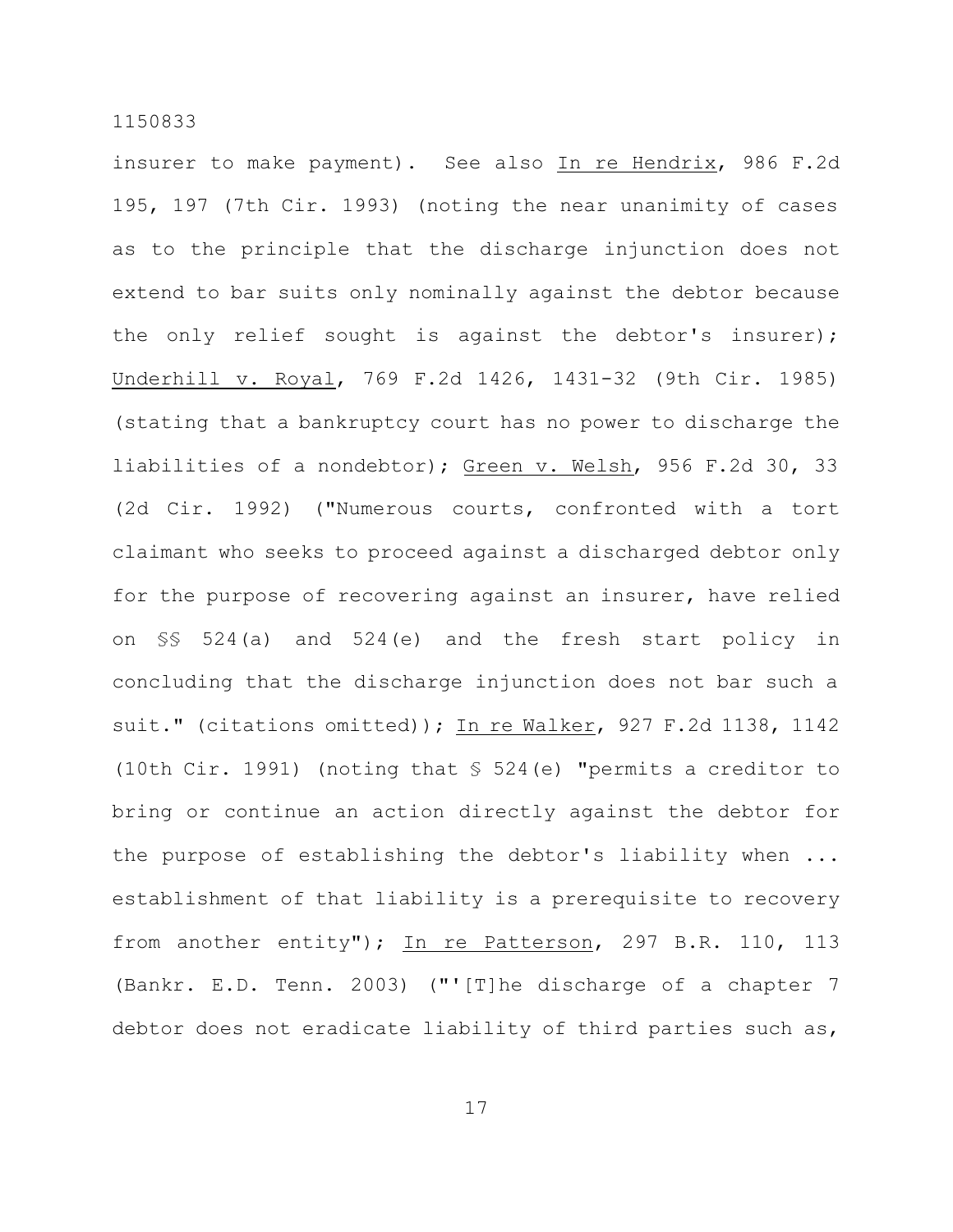for example, contractually responsible insurance companies.... [Instead, the] discharge injunction ... is intended for the benefit of the debtor; it is not meant to affect the liability of third parties or to prevent establishing such liability through whatever means required.'" (quoting Simpson v. Rodgers (In re Rodgers), 266 B.R. 834, 836 (Bankr. W.D. Tenn. 2001))); In re Jason Pharm., Inc., 224 B.R. 315 (Bankr. D. Md. 1998) (permitting creditor, despite discharge of debt, to proceed nominally against the debtor in state court to establish creditor's right to recover from debtor's insurer); In re Mann, 58 B.R. at 959 ("[T]he provisions of § 524 do not prohibit the Movant from maintaining her pending action against the Debtor, who has received a discharge in Bankruptcy, in order to effectuate recovery under uninsured motorist coverage."); In re White Motor Credit Corp., 37 B.R. 631, 644-45 (Bankr. N.D. Ohio 1984) (permitting pending product-liability suits to continue despite confirmation of debtor's Chapter 11 plan on the ground that a future judgment would merely entitle the injured plaintiffs to insurance proceeds); Rowe v. Ford Motor Co., 34 B.R. 680 (Bankr. M.D. Ala. 1983) (holding that, although a medical-malpractice suit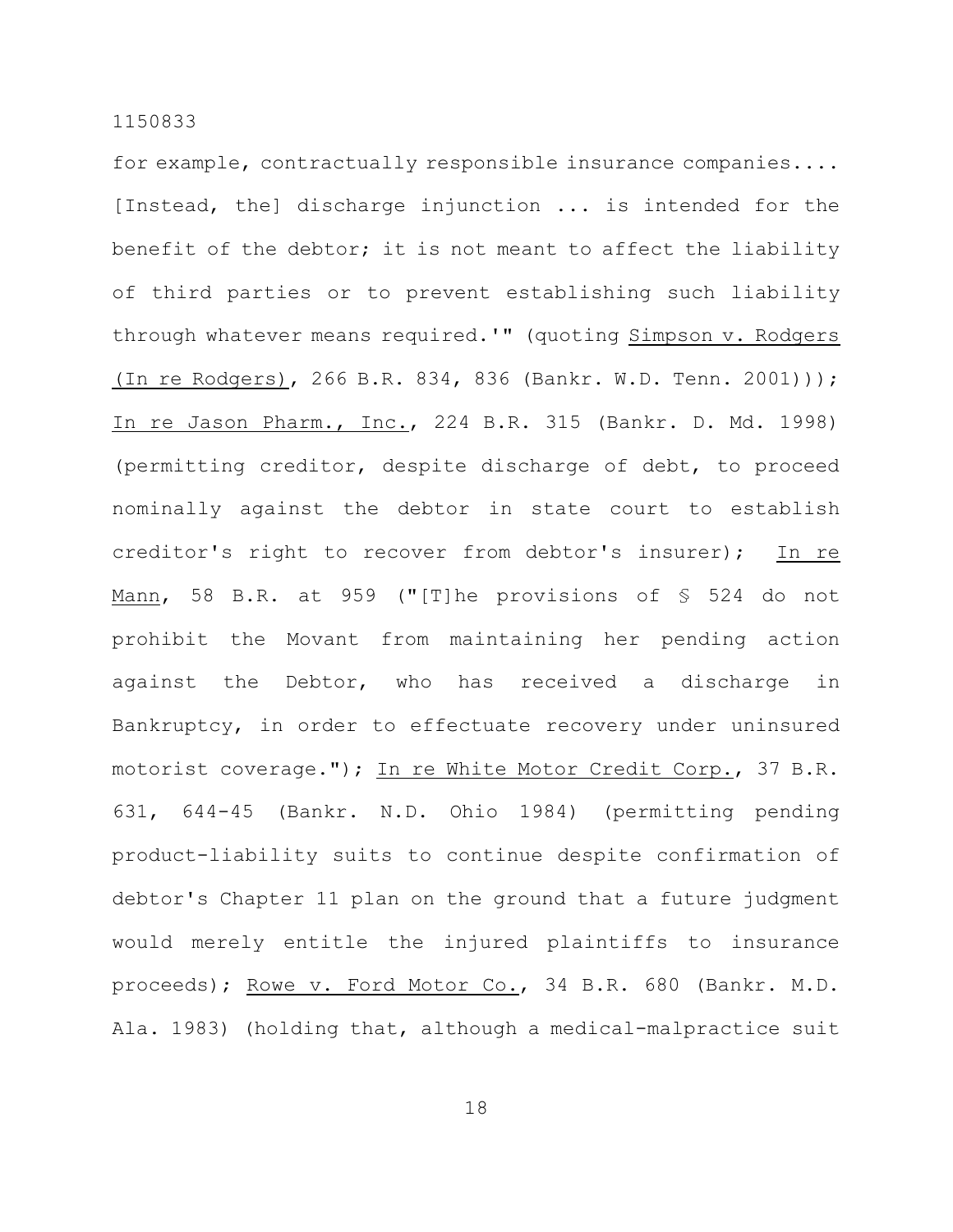could not be continued for purposes of collecting against the debtor, it could continue for purposes of determining the debtor's liability, because the plaintiff's right to recover under the plaintiff's own UIM coverage depended upon debtor's liability); Elliott v. Hardison, 25 B.R. 305, 307-08 (E.D. Va. 1982) (affirming grant of relief from automatic stay in order to permit state-court action to proceed where it was necessary for plaintiff, to recover under plaintiff's UIM policy, to establish the legal liability of the debtor as a prerequisite to collecting uninsured-motorist proceeds); In re McGraw, 18 B.R. 140, 143 (Bankr. W.D. Wis. 1982) (holding that, where the plaintiffs had agreed not to seek enforcement of judgment against the debtor, the § 524 injunction could be modified and litigation could continue with the debtor as a defendant for the limited purpose of determining liability); In re Honosky, 6 B.R. 667, 670 (Bankr. S.D. W.Va. 1980) (concluding that, although any liability to the plaintiff was dischargeable and nonrecoverable against the debtor personally, the § 524 injunction did not prohibit the plaintiff from proceeding with litigation to the extent of the debtor's insurance coverage); Wilkinson v. Vigilant Ins. Co., 236 Ga. 456, 456, 224 S.E.2d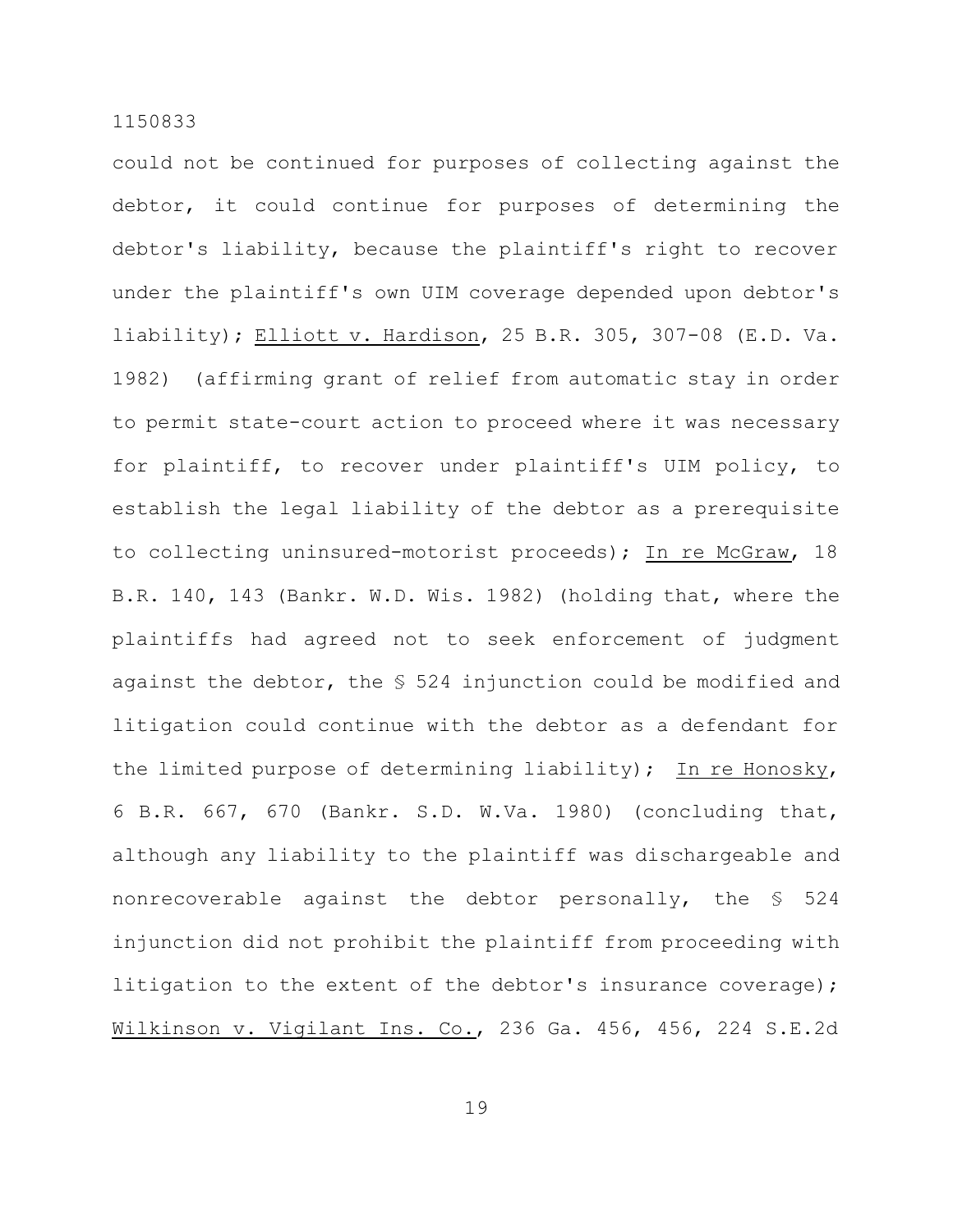167, 168 (1976) (holding that uninsured motorist's discharge in bankruptcy did not preclude the plaintiff-insured from recovering under the UIM provision of her policy); and Bauer, supra. But see Wilcox v. Anchor Wate Co., 164 P.3d 353, 359 (Utah 2007) (declining to apply Edgeworth's rationale based on a "disagree[ment] with its premise" and "align[ing] ... with those courts holding that the proceeds of insurance policies are part of the property of the debtor's estate" (citing In re Vitek, Inc., 51 F.3d 530, 534 n.17 (5th Cir. 1995))).

Unlike the statutory limitations in Kendall and Carlton, supra, there is nothing preventing Hershel from establishing that he is legally entitled to recover from McCartney on the merits of his claims; instead, Hershel is merely barred, by operation of McCartney's bankruptcy discharge, from actually collecting demonstrated damages from her. See In re Hayden, 477 B.R. 260, 265-66 (Bankr. N.D. Ga. 2012) ("The Debtor's discharge does not eliminate the debtor's legal obligation for the debt. It simply enjoins collection activity if that collection activity is targeted at the Debtor, the Debtor's property, or property of the Debtor's bankruptcy estate." (citations omitted; emphasis added)); Bauer v. Consolidated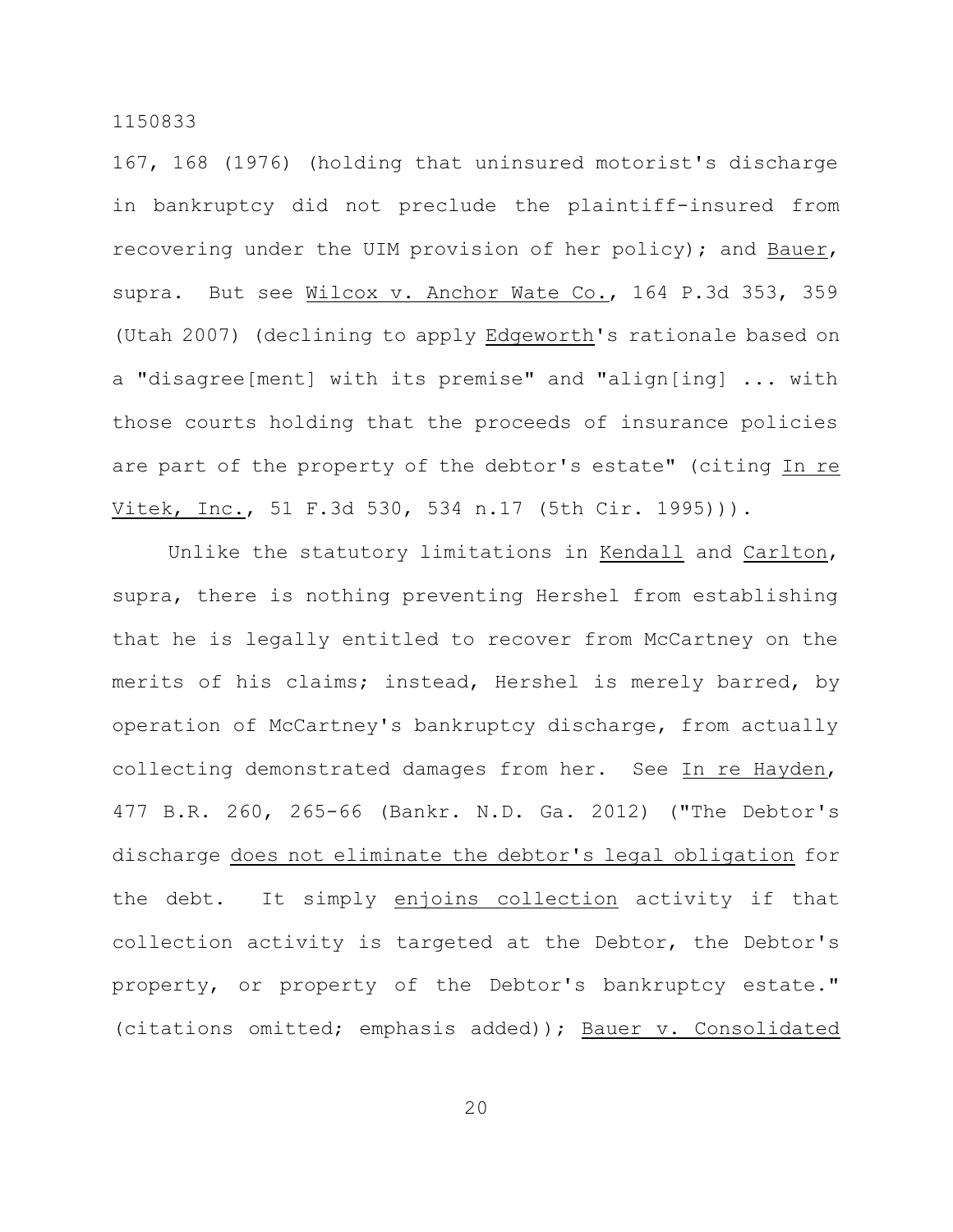Underwriters, 518 S.W.2d 879, 880 (Tex. Civ. App. 1975) ("The insured's insolvency pertains only to the future collectibility of the judgment. The fact that he did not have funds available to him with which to pay a judgment entered against him would not relieve him of legal liability under the law."). Thus, Progressive is incorrect in its assertion that McCartney's bankruptcy discharge renders Hershel unable to satisfy the prerequisite of § 32-7-23 by proving the merits of his claim. (Progressive's brief, at p. 4.)

The entry of a summary judgment in the present circumstances thus appears to conflict with the legislative policies underlying both Alabama's UIM statute and the Bankruptcy Code. See 11 U.S.C. § 524(e) ("[D]ischarge of a debt of the debtor does not affect the liability of any other entity on, or the property of any other entity for, such debt."); In re Bracy, 449 F. Supp. at 71 ("It seems clear that it is the policy of the law to discharge the bankrupt but not to release from liability those who are liable with him." (citing 1A Collier on Bankruptcy ¶ 16.15 (14th ed. 1976))). We therefore decline Progressive's invitation to extend the rationale of Carlton and Kendall, supra, to the present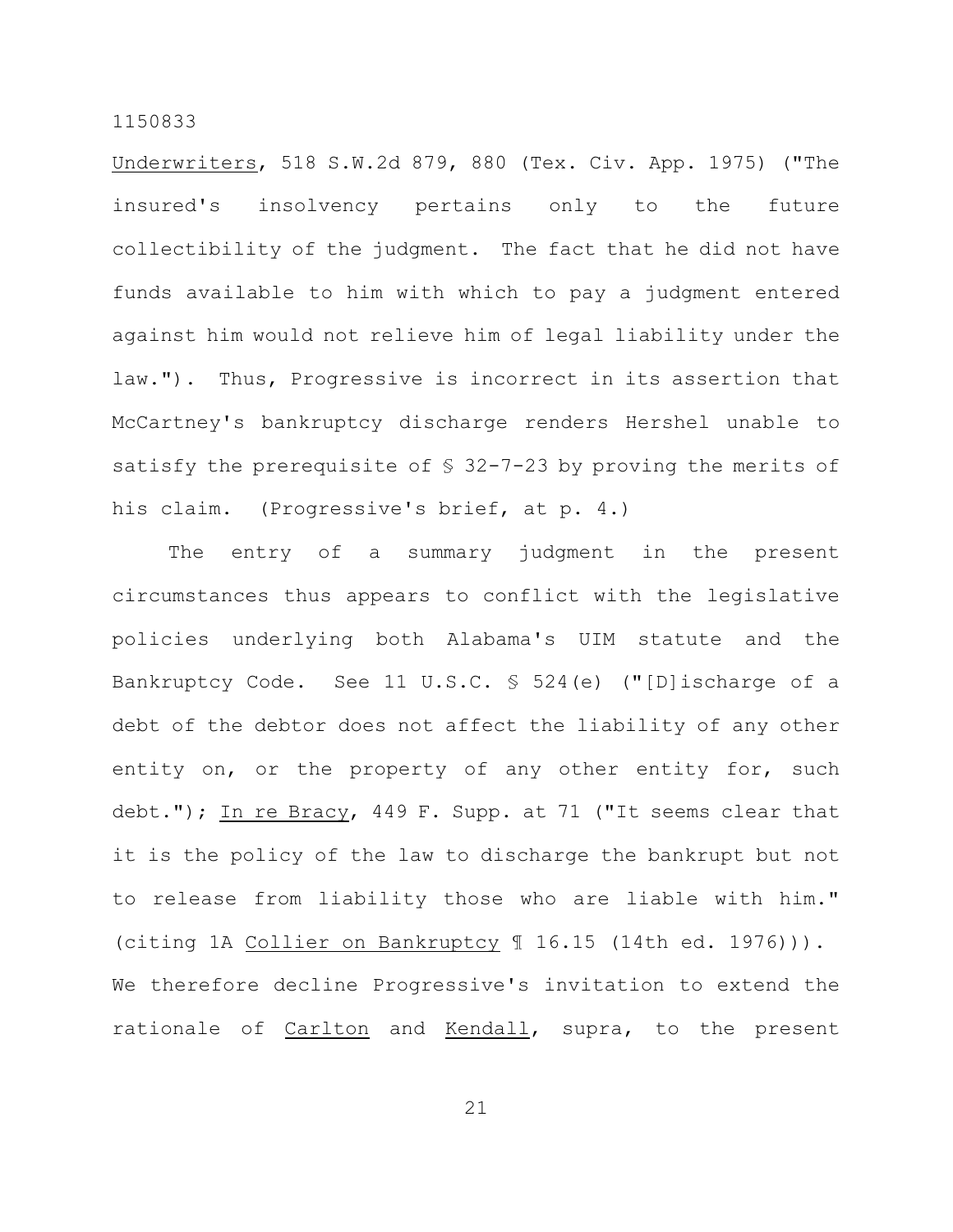circumstances. Essentially, the flaw in Progressive's logic is this: By virtue of her bankruptcy filing, McCartney has not been relieved of legal liability for the harm she caused Hershel; instead, Hershel may prove the merits of his claim but is merely prevented by law from seeking to collect damages from McCartney for that harm even after his legal entitlement to recover those damages has been established. See Hayden, 477 B.R. at 264 ("[A] creditor may establish the debtor's nominal liability for a claim solely for the purpose of collecting the debt from a third party, such as an insurer or guarantor."). Any injunction against proceeding directly against the debtor, therefore, in no way extends to Hershel's own insurer.<sup>8</sup> See id. (explaining that, although the bankruptcy discharge enjoins further action against the debtor, "section 524(e) 'specifies that the debt still exists

 ${}^{8}$ The Court is aware that, pursuant to Alabama caselaw, "in a direct action against an insurer for [uninsured-motorist] benefits '"the insurer [has] available, in addition to policy defenses, the substantive defenses that would have been available to the uninsured motorist."'" State Farm Mut. Auto. Ins. Co. v. Bennett, 974 So. 2d 959, 962 (Ala. 2007) (quoting State Farm's brief, quoting in turn cases). However, nothing in Progressive's filing in this Court suggests that, like the municipal-damages cap and the exclusivity of the workers' compensation remedy, a bankruptcy discharge is a substantive, as opposed to a procedural, defense. See, generally, id.; Rule 8(c), Ala. R. Civ. P.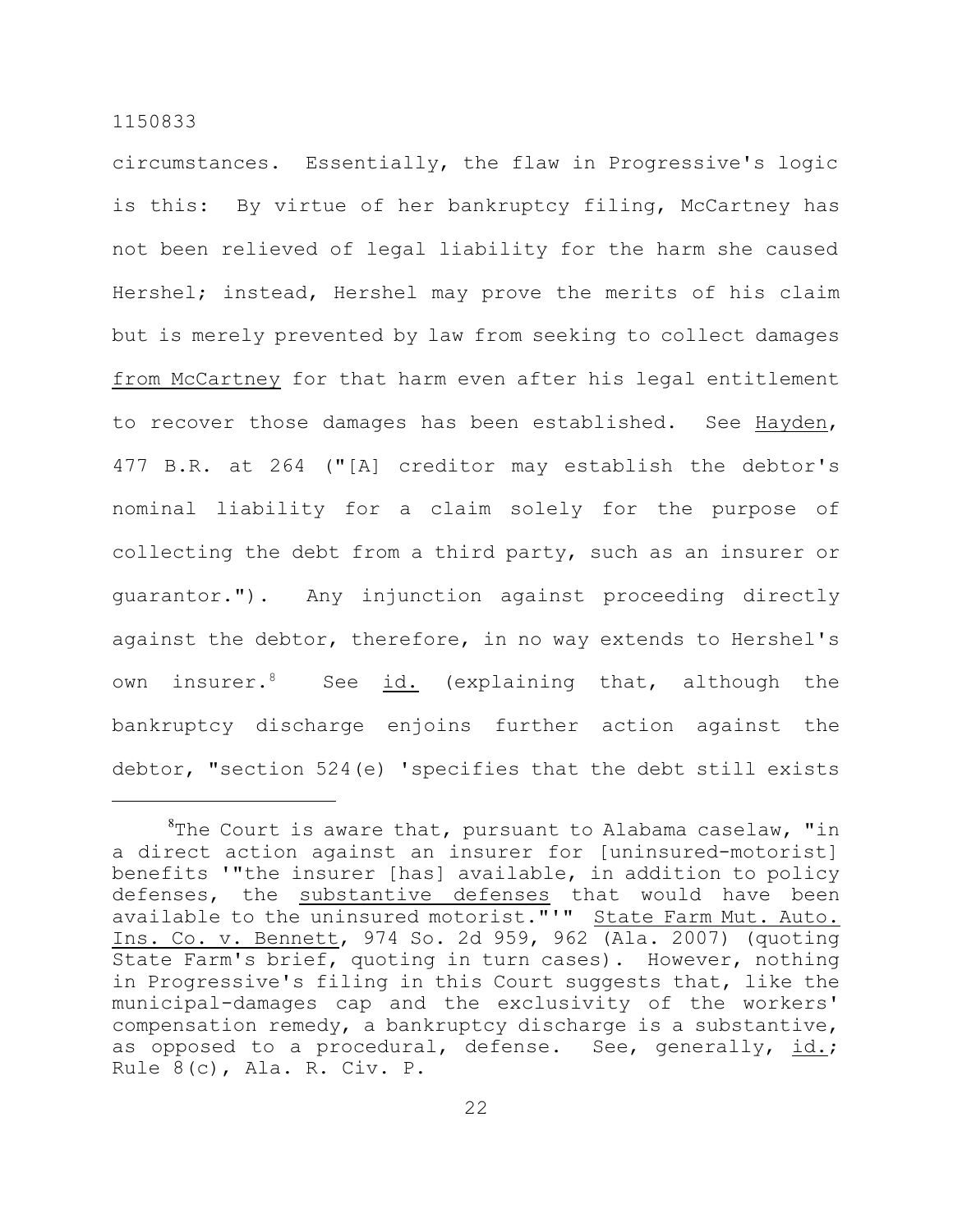and can be collected from any other entity that might be liable'" (quoting Edgeworth, 993 F.2d at 53)).

## Conclusion

The trial court erred in entering a summary judgment in favor of Progressive on Hershel's UIM claim. We, therefore, reverse that judgment and remand this matter for further proceedings consistent with this opinion.

REVERSED AND REMANDED.

Stuart, C.J., and Bolin, Parker, Murdock, Main, and Bryan, JJ., concur.

Shaw, J., concurs specially.

Sellers, J., dissents.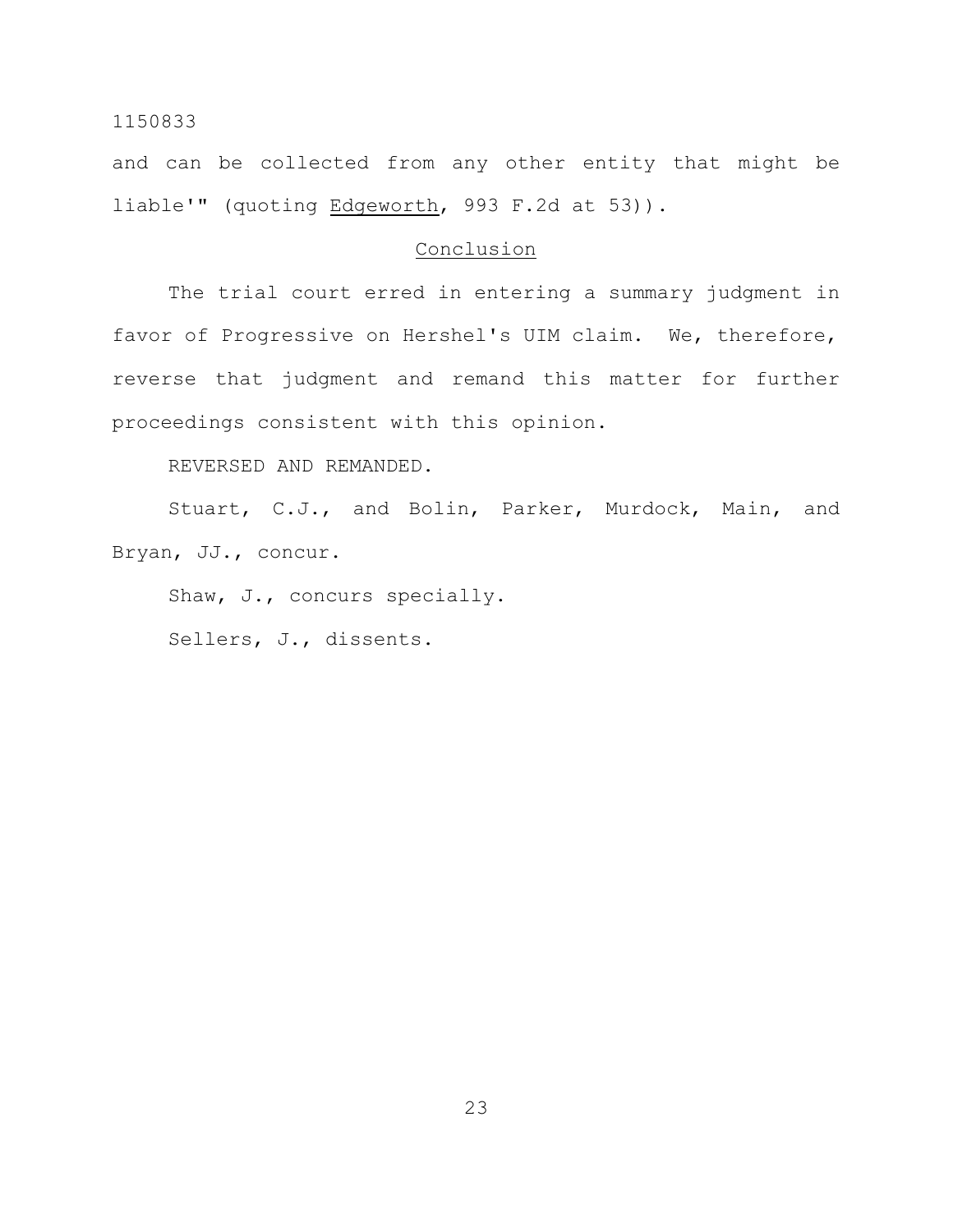SHAW, Justice (concurring specially).

I concur in the main opinion, which I authored. I write specially to respectfully respond to Justice Sellers's dissenting opinion.

It is true that Ala. Code 1975, § 32-7-23(a), states that uninsured-motorist coverage extends to insureds "who are legally entitled to recover damages." Justice Sellers argues that this phrase refers to an insured's being able to "collect" damages from the tortfeasor and that here, under bankruptcy law, there can be no collection of damages from the bankrupt tortfeasor.

The caselaw identified in the main opinion, however, has read the phrase "legally entitled to recover damages" to mean, not the ability merely to collect damages from the tortfeasor, but the ability to establish fault on the part of the tortfeasor and to determine the resulting damages. This reading has a long history:

"One must, then, make a determination as to what the words, 'legally entitled to recover damages,' mean. They mean that the insured must be able to establish fault on the part of the uninsured motorist, which gives rise to damages, and must be able to prove the extent of those damages."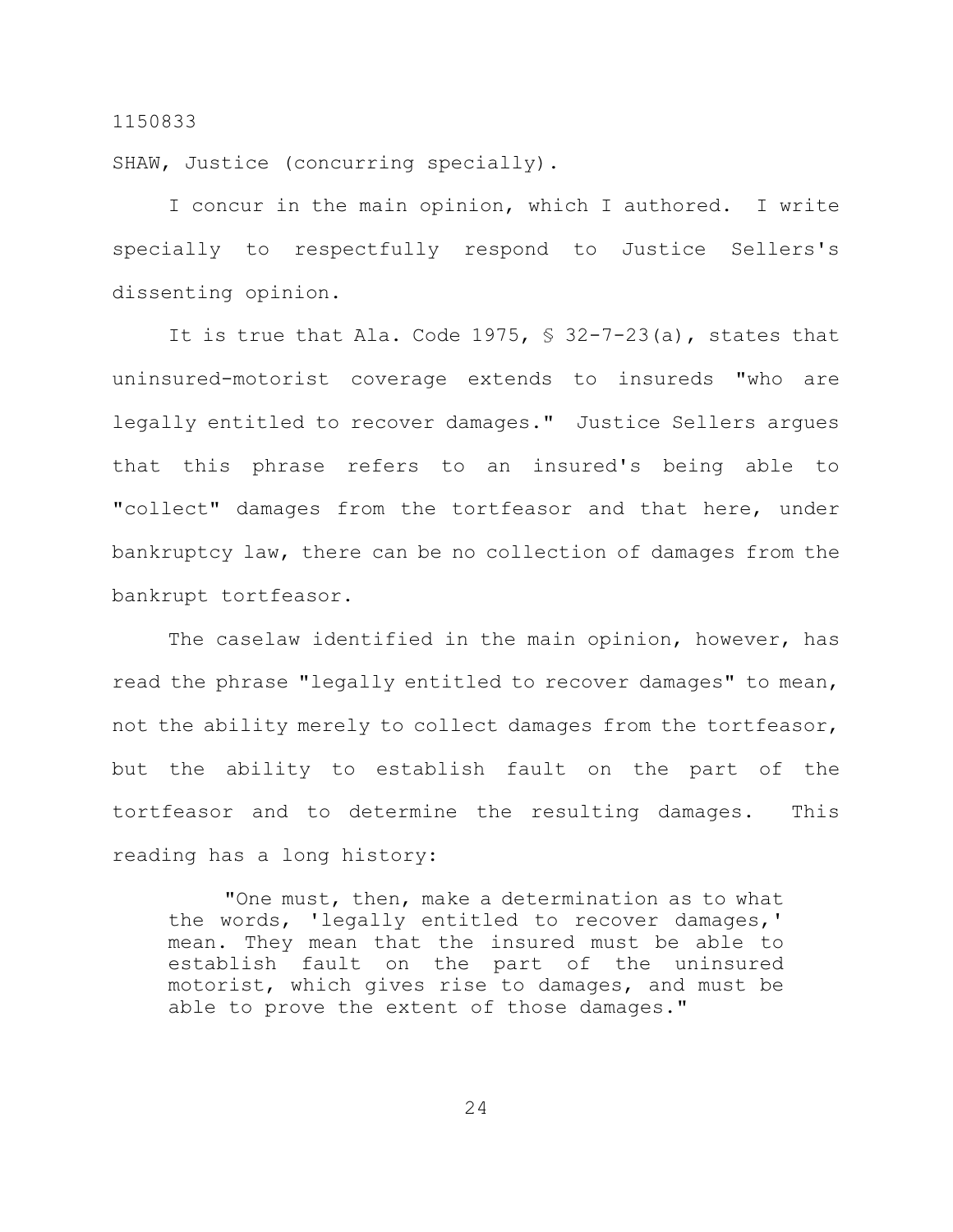State Farm Mut. Auto. Ins. Co. v. Griffin, 51 Ala. App. 426, 431, 286 So. 2d 302, 306 (Ala. Civ. App. 1973). Since Griffin, this reading of the phrase "legally entitled to recover damages" has been consistently repeated by the appellate courts of this State: Quick v. State Farm Mut. Auto. Ins. Co., 429 So. 2d 1033, 1035 (Ala. 1983); Aetna Cas. & Sur. Co. v. Beggs, 525 So. 2d 1350, 1351 (Ala. 1988); LeFevre v. Westberry, 590 So. 2d 154, 157-58 (Ala. 1991) (citing numerous other jurisdictions with the same understanding of the same phrase); Harshaw v. Nationwide Mut. Ins. Co., 834 So. 2d 762, 764 (Ala. 2002); Ex parte Carlton, 867 So. 2d 332, 334 (Ala. 2003); Frazier v. St. Paul Ins. Co., 880 So. 2d 406, 410 (Ala. 2003); Johnson v. Coregis Ins. Co., 888 So. 2d 1231, 1234–35 (Ala. 2004); Ex parte State Farm Mut. Auto. Ins. Co., 893 So. 2d 1111, 1115 (Ala. 2004); Pontius v. State Farm Mut. Auto. Ins. Co., 915 So. 2d 557, 563 (Ala. 2005); State Farm Mut. Auto. Ins. Co. v. Smith, 956 So. 2d 1164, 1168 (Ala. Civ. App. 2006); State Farm Mut. Auto. Ins. Co. v. Bennett, 974 So. 2d 959, 962 (Ala. 2007); Ex parte Safeway Ins. Co. of Alabama, Inc., 990 So. 2d 344, 351 (Ala. 2008); Jenkins v. State Farm Mut. Auto. Ins. Co., 30 So. 3d 414, 417 (Ala. Civ. App. 2008);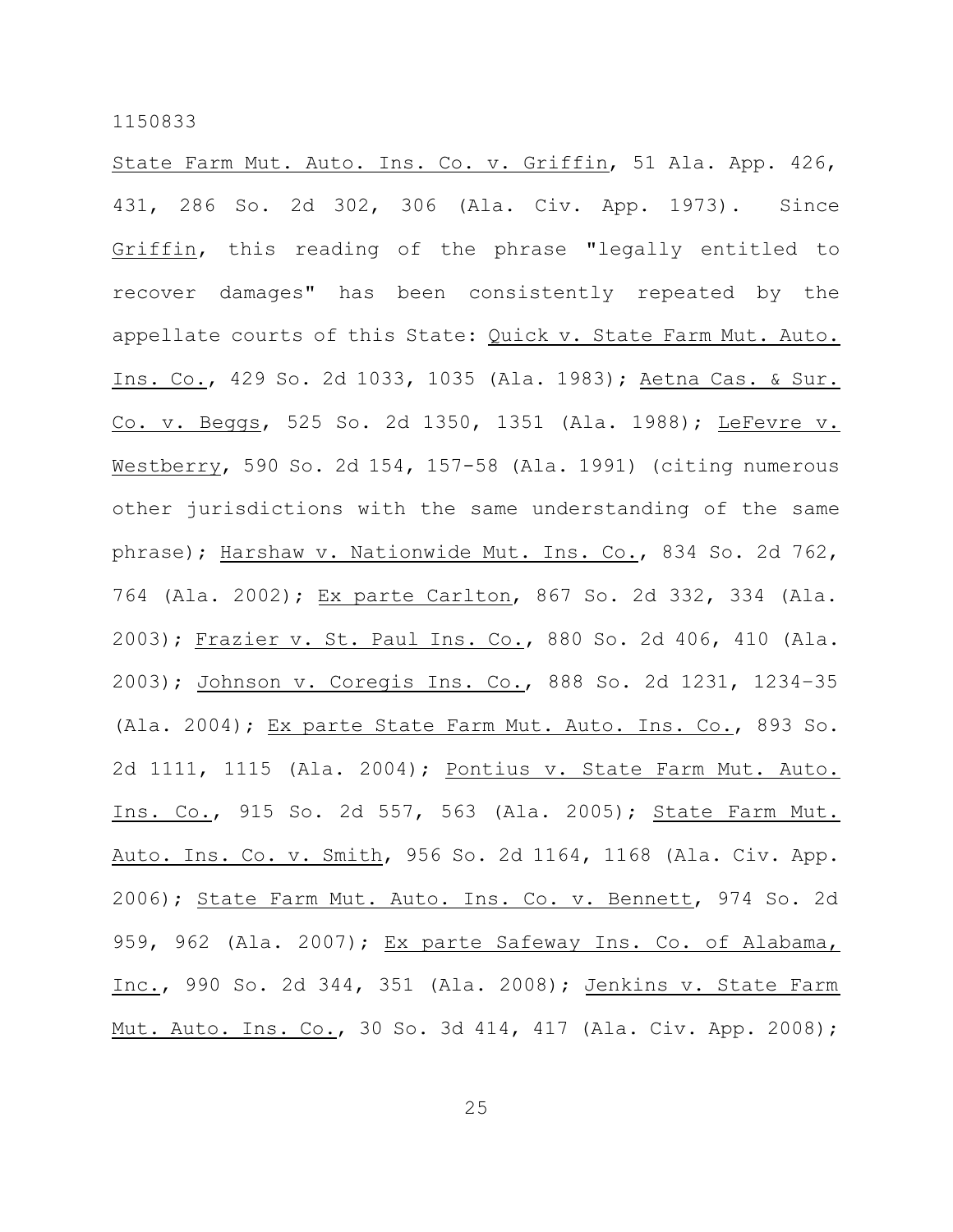McKinney v. Nationwide Mut. Fire Ins. Co., 33 So. 3d 1203, 1210 (Ala. 2009); Bailey v. Progressive Specialty Ins. Co., 72 So. 3d 587, 593 (Ala. 2011); Ex parte Safeway Ins. Co. of Alabama, 148 So. 3d 39, 42 (Ala. 2013); and Travelers Home & Marine Ins. Co. v. Gray, 171 So. 3d 3, 7-8 (Ala. 2014).

By one definition, the word "recover" means "[t]o obtain (a judgment) in one's favor," Black's Law Dictionary 1466 (10th ed. 2014). One obtains a judgment in one's favor by proving one's case in court; proving one's case--in the very general sense--is done by establishing the opposing party's fault and the resulting damages. The phrase "legally entitled to recover damages," as interpreted by the above caselaw, is not a reference to the postjudgment acquisition of money owed under an existing award of damages, but is instead the acquisition of the award in the first place.<sup>9</sup>

<sup>&</sup>lt;sup>9</sup>When there is some form of legal prohibition or immunity barring an action against a tortfeasor, then the insured cannot "obtain a judgment" in the first place. See generally Ex parte Carlton, 867 So. 2d at 338 (holding that because the insured's claim was barred by law, he was not "legally entitled to recover damages"), and Singleton v. Burchfield, 362 F. Supp. 2d 1291, 1297 (M.D. Ala. 2005) (holding that because the defendant tortfeasor had "absolute immunity" from suit, the plaintiffs were not "legally entitled to recover damages" for purposes of uninsured-motorist-insurance coverage).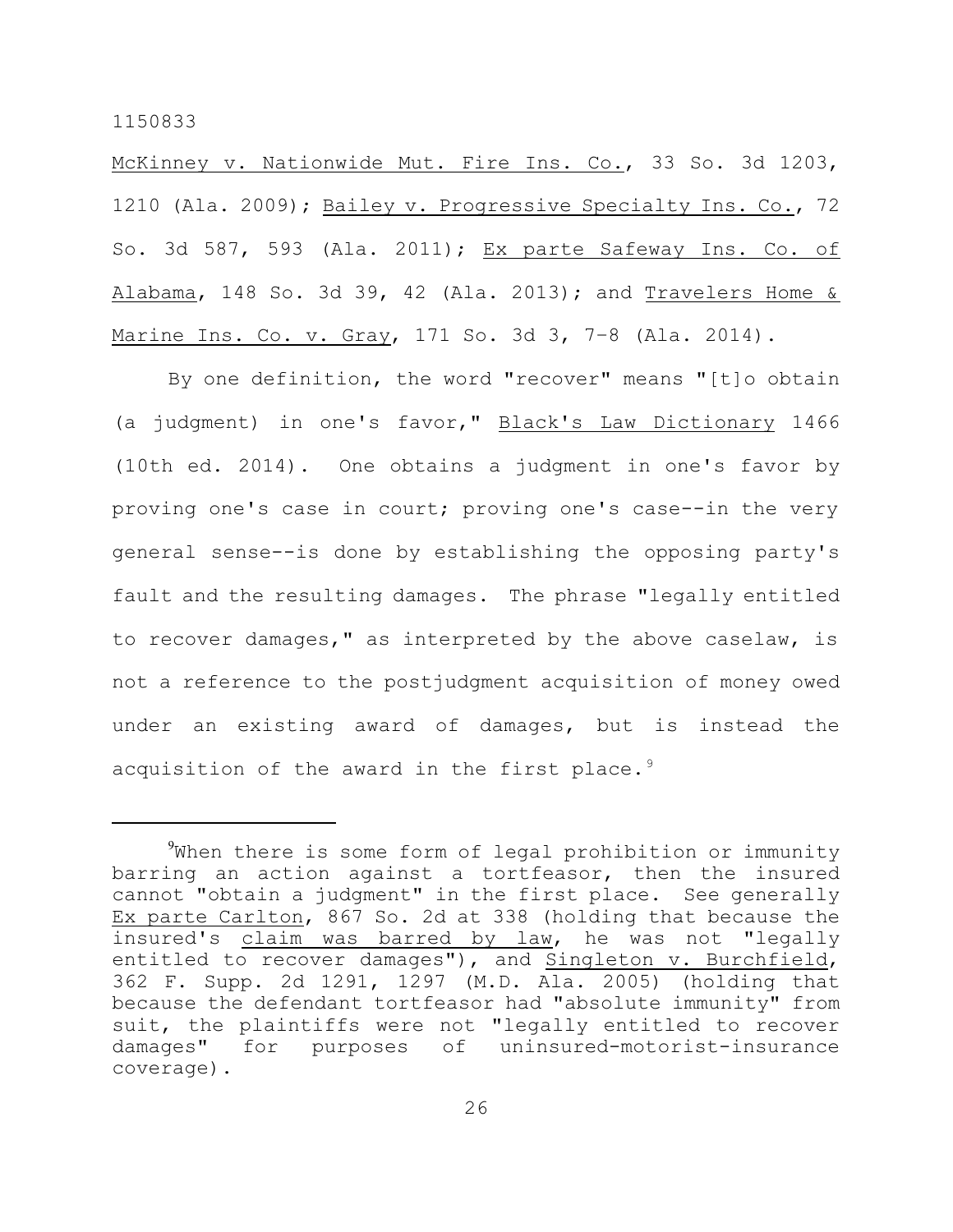In the instant case, as the various bankruptcy authorities cited in the main opinion note, Hershel Eugene Easterling is still "legally entitled" "to obtain [a judgment] in [his] favor" for his alleged injury despite the tortfeasor's bankruptcy. He is still entitled under bankruptcy law to prove the tortfeasor's fault and his own damages; he is just not able to collect those damages from the tortfeasor.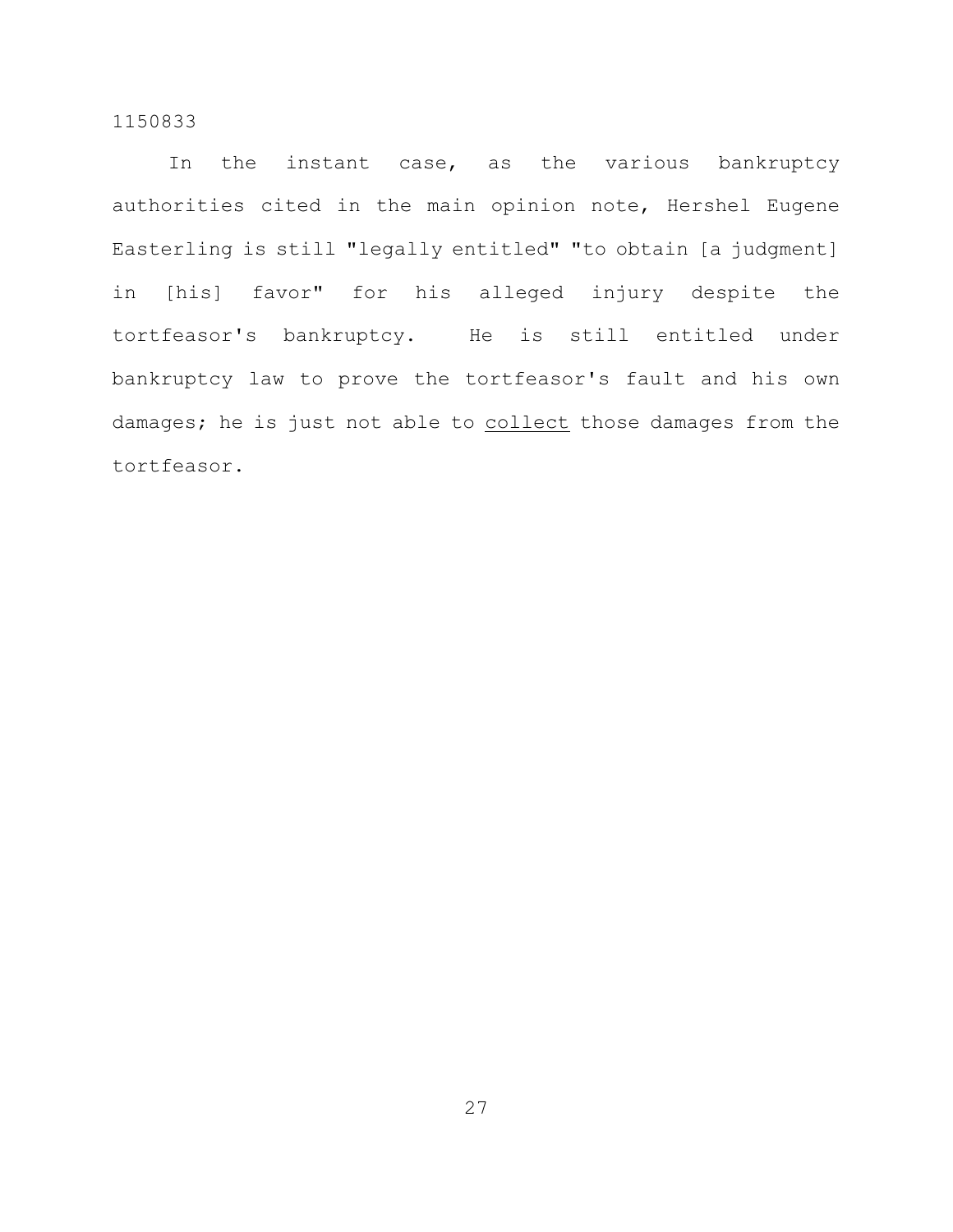SELLERS, Justice (dissenting).

I respectfully dissent. Section 32-7-23(a), Ala. Code 1975, mandates uninsured-motorist ("UM") insurance coverage for the protection of persons who are "legally entitled to recover damages" from owners or operators of uninsured motor vehicles; underinsured-motorist ("UIM") coverage, which is at issue here, is a subset of UM coverage. An insured is "legally entitled to recover" under his or her policy providing UM coverage only those damages the insured could legally recover in a direct action against the tortfeasor who harmed him or her. To be legally entitled to recover damages, a plaintiff must be able to "collect" damages from a defendant, not merely establish the defendant's liability for the harm. I view Ex parte Carlton, 867 So. 2d 332 (Ala. 2003), and its progeny as controlling in this respect. In Ex parte Carlton, this Court explained:

"Pursuant to the Alabama Workers' Compensation Act, [an employee] may not recover from his co-employee for the co-employee's negligent or wanton conduct. The workers' compensation benefits [the employee] received are his only remedy against his employer. § 25–5–11, Ala. Code 1975. Therefore, [the employee] is not 'legally entitled to recover damages from the owner or operator of an uninsured vehicle' as the plain language of  $\S$  32-7-23(a), Ala. Code 1975, or the clear and unambiguous provisions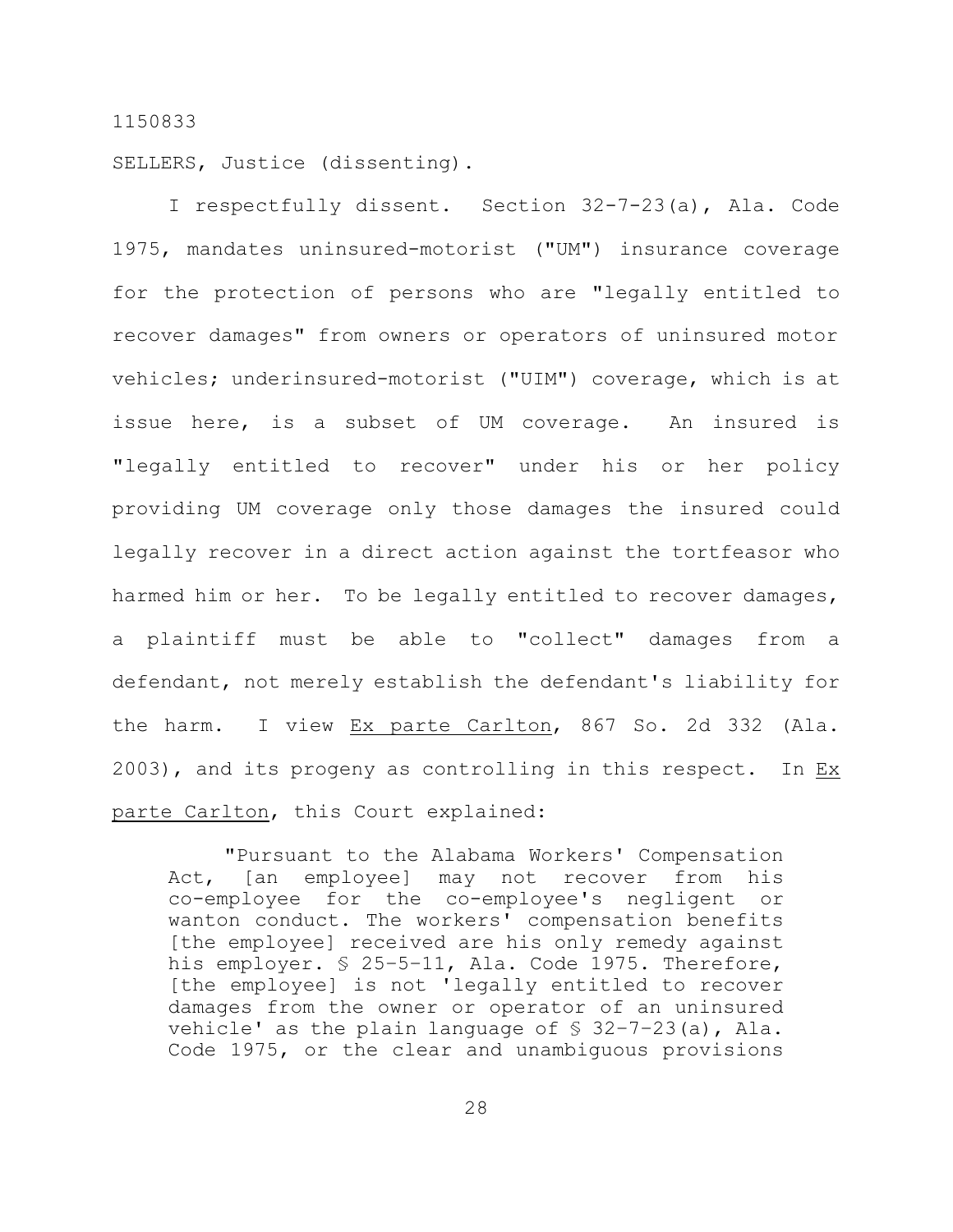of his mother's State Farm policy require. Thus, he may not recover uninsured-motorist benefits under the policy."

867 So. 2d at 338. This Court emphasized in Ex parte Carlton that the language of § 32-7-23(a) was plain and unambiguous and that no judicial interpretation of the words of that statute was necessary. 867 So. 2d at 338. Since Ex parte Carlton, this Court has consistently held that the insured may seek to recover UIM benefits from his insurer only if the insured is legally entitled to recover damages from the tortfeasor. See, e.g., Kendall v. United Servs. Auto. Ass'n, 23 So. 3d 1119, 1120 (Ala. 2009)(holding that, because the insured had already recovered the statutory maximum of \$100,000, she was no longer legally entitled to recover damages from the County or the tortfeasor and that, therefore, the insured could not recover UIM benefits from her insurer); and Continental Nat'l Indem. Co. v. Fields, 926 So. 2d 1033 (Ala. 2005)(holding that because an unfiled tort claim does not survive the death of the injured person entitled to assert the claim, see § 6-5-462, Ala. Code 1975, the estate was not legally entitled to recover UM benefits). See also Singleton v. Burchfield, 362 F. Supp. 2d 1291 (M.D. Ala. 2005)(holding